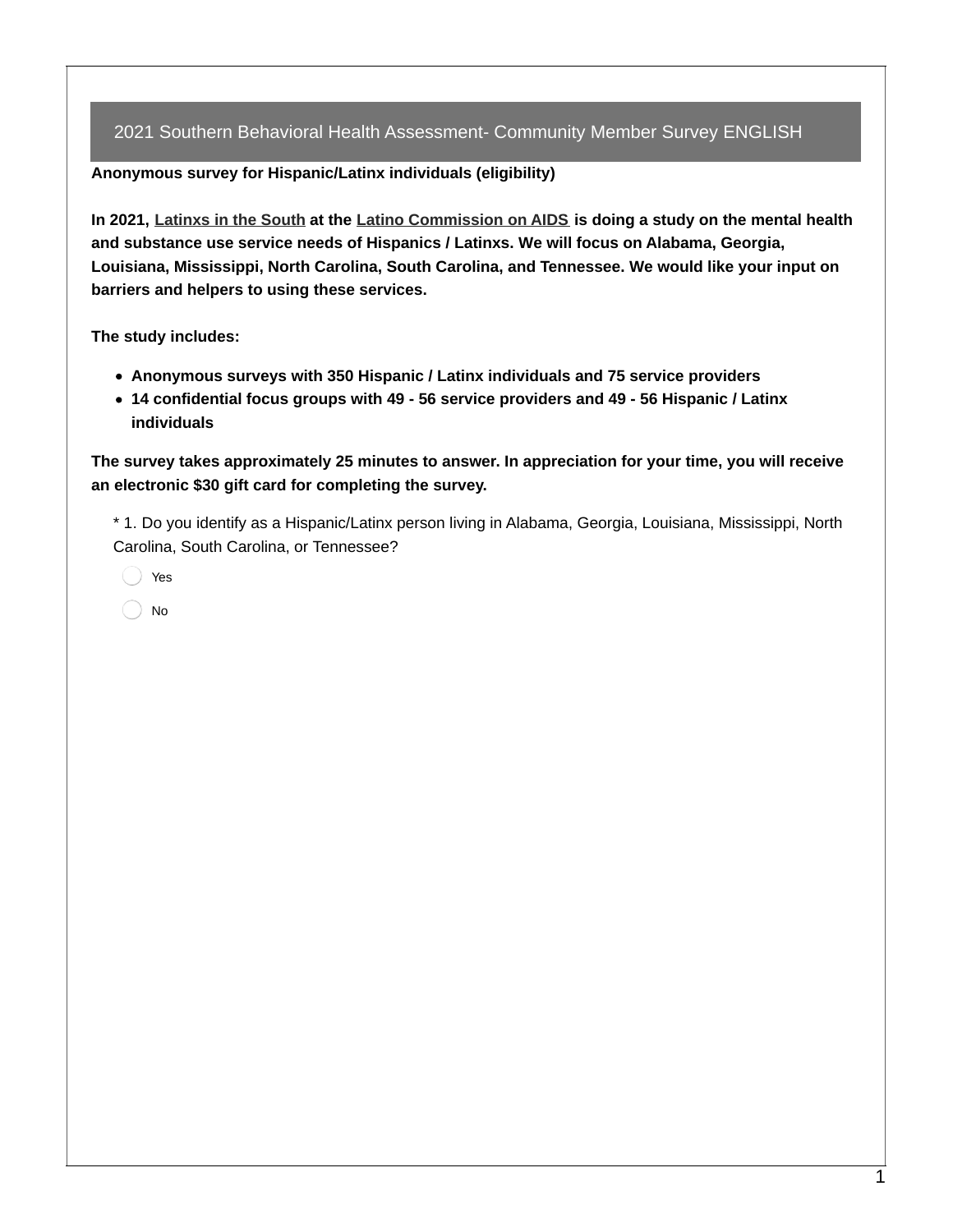Eligibility (cont 1)

\* 2. Are you 18 years of age or older?

Yes

 $\bigcirc$  No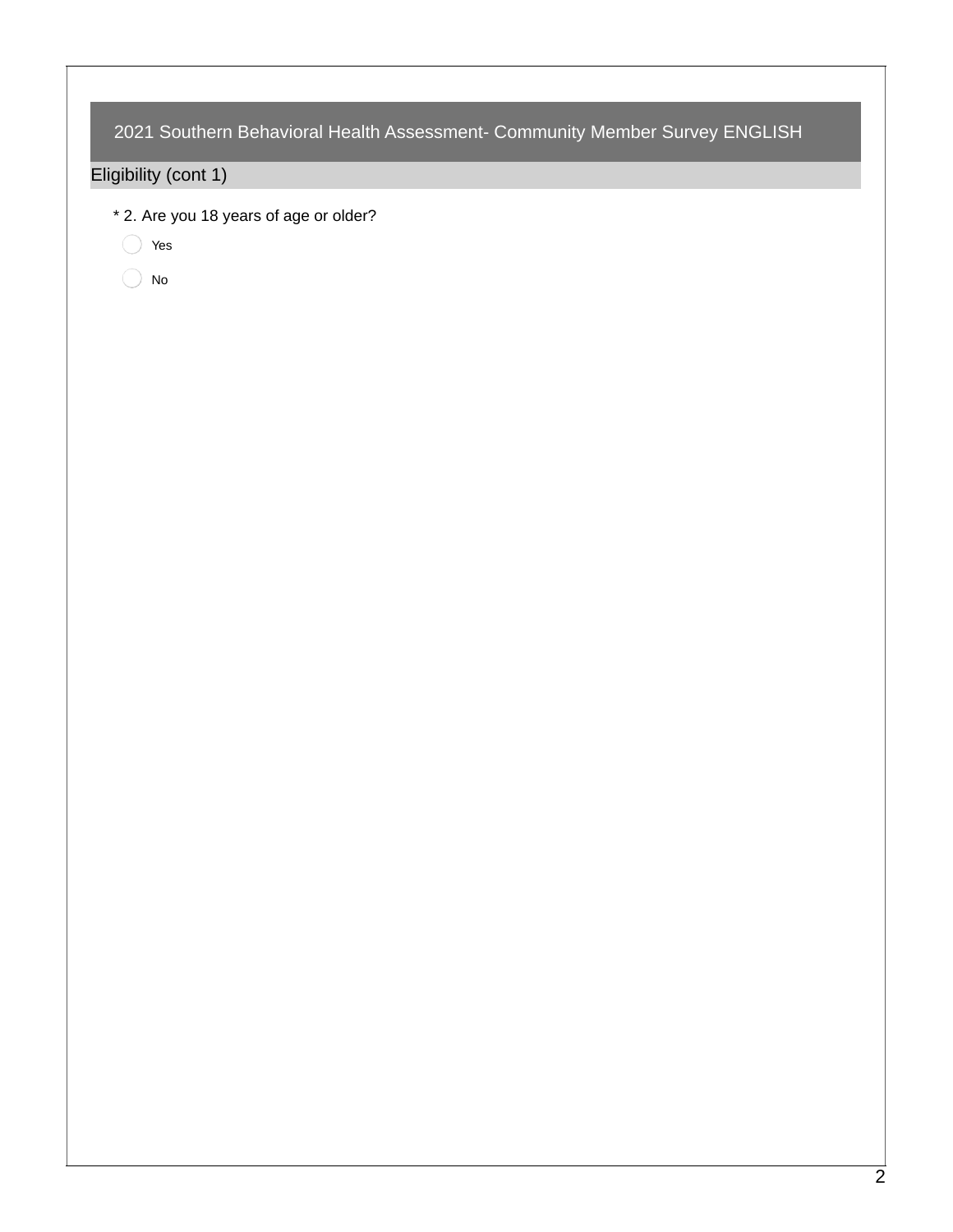### Informed Consent

**Please read well this information about the ANONYMOUS and VOLUNTARY survey. You will be asked to check a box stating your consent to participate.**

**How long does it take? The survey takes about 25 minutes.**

**What other options are available? You have the option to not participate. You can also stop at any point.**

What will happen if I do not take part in this survey? There are no penalties for not taking part or **stopping. No one will be told about it.**

Is there any cost related to taking the survey? There is no cost to your participation in this survey.

**Is there compensation for this survey? You will receive an electronic \$30 gift card in gratitude for** completing the survey. It may take up to 7 days for delivery. At the end of the survey, you will be sent to another site to enter your name and email. We will send you an electronic link to a gift card. This **information is separate from the survey to protect your anonymity.**

What risks do I face if I take part in this survey? There are no serious physical or emotional risks to **participating in the survey. However, you may find some questions uncomfortable. You may refuse to answer them or stop the survey.**

If you become upset or distressed during or after taking the survey, you can visit [https://ilhe.org/](https://ilhe.org/behavioral-health-services-for-latinxs-in-the-south/) for a list of support services and resources. The link will be also placed at the end of the survey. You can also contact us for help. We can direct you to an adequate source of care. See contact info below.

As with any study, there is a chance of breach of confidentiality of data. Every precaution will be taken **to secure your personal information.**

**How can I withdraw? You can stop your participation by simply closing the survey screen.**

**Are there any potential benefits? You may find sharing your experiences and ideas to be a positive experience. In addition, your input will be used to address the impact of mental health and substance use among Hispanics / Latinxs.**

**What about confidentiality? This survey is anonymous. The survey will be assigned a number. No identifying information will be collected, including IP address. Responses will be kept in password** protected files. Only our team may access them. No one will be told about your participation or the answers to the survey. The information to collect the gift card will be stored separate from the survey to protect your anonymity. Efforts will be made to protect the information to the extent allowed by law.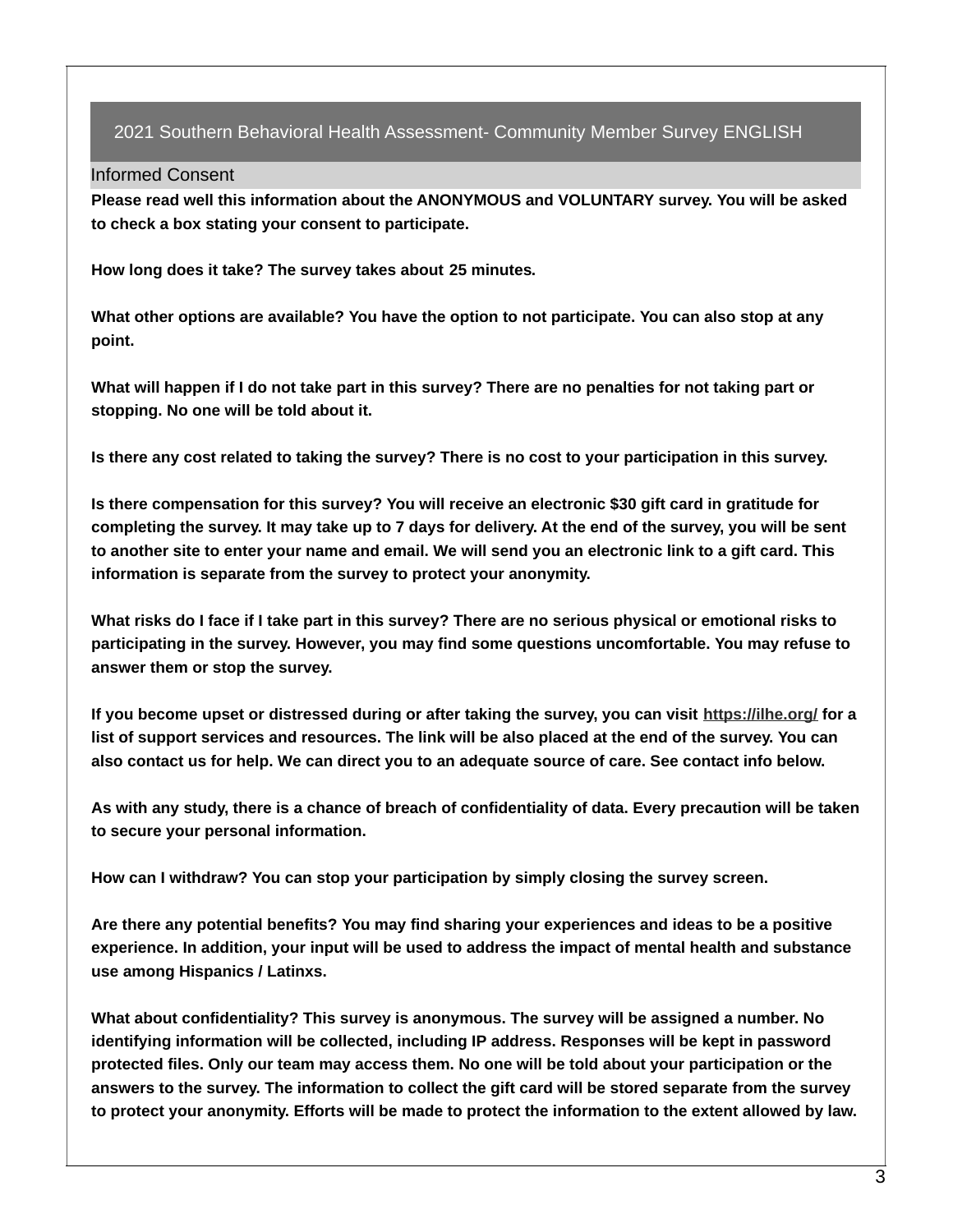Can I obtain a copy of the survey? Yes, you can download a copy of the survey at [https://ilhe.org/](https://ilhe.org/behavioral-health-services-for-latinxs-in-the-south/). We **are only collecting surveys completed via SurveyMonkey.**

**Additional info: Contact us for any questions about your rights as a participant, concerns about your participation, feedback, or additional information:**

**● Judith Montenegro, Program Director, 919-903-9194, jmontenegro@latinoaids.org**

**● Daniel Castellanos, Director of Research and Innovation, 212-675-3288, dcastellanos@latinoaids.org**

**You may contact Solutions IRB for questions about your rights as a research subject: (855) 226-4472 or participants@solutionsirb.com.**

\* 3. Do you agree to participate in the survey?

Yes

No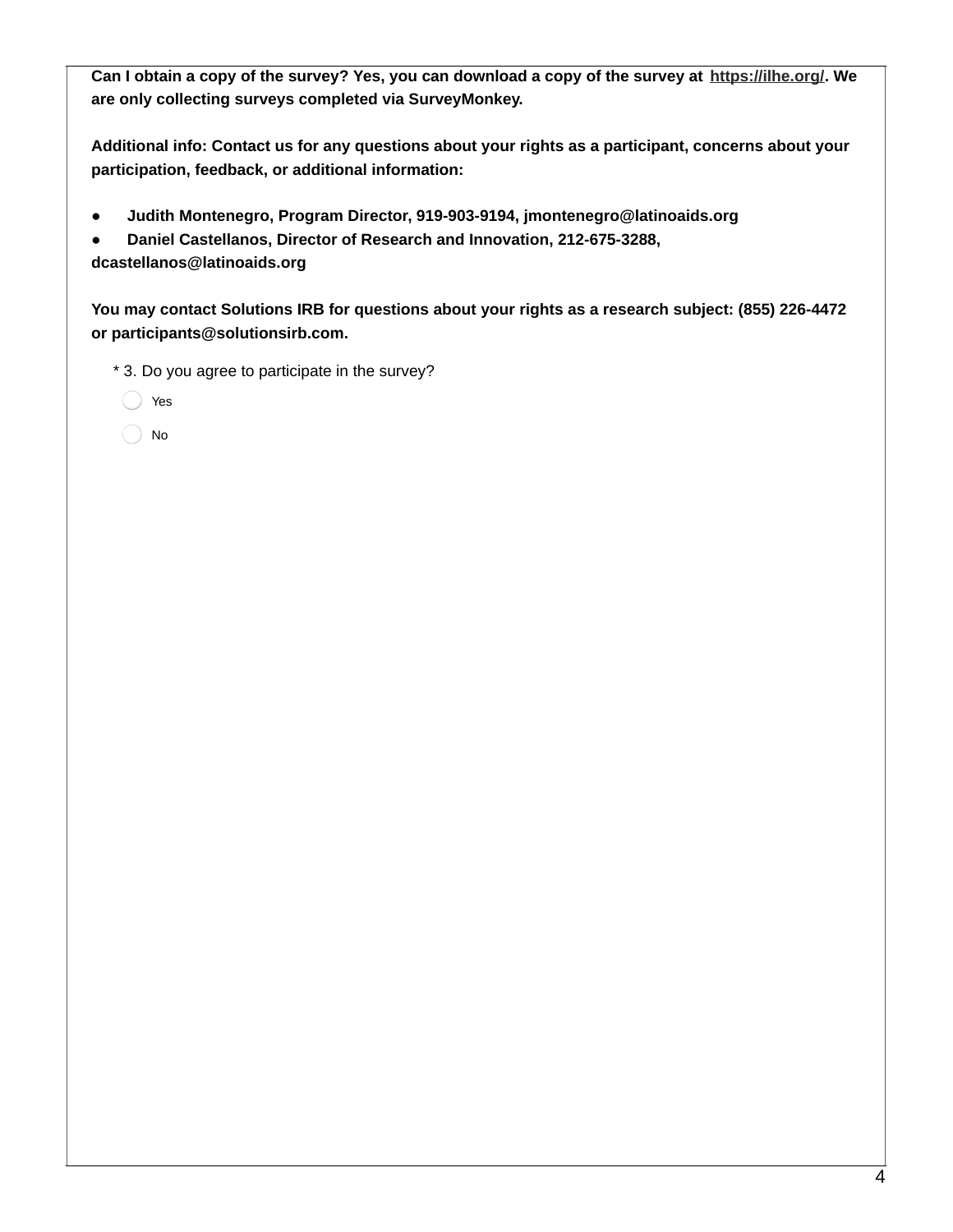| 4. What year were you born?                                        |                       |
|--------------------------------------------------------------------|-----------------------|
|                                                                    |                       |
| 5. Which sex were you assigned at birth? (Check one)               |                       |
| Female                                                             | I don't know          |
| Male                                                               | Prefer not to respond |
| Intersex                                                           |                       |
| In your own words (please specify)                                 |                       |
|                                                                    |                       |
| 6. What is your current gender identity? (Check one)               |                       |
| Female                                                             | Gender Non-Conforming |
| Transgender Female                                                 | Two-Spirit            |
| Male                                                               | Non-Binary            |
| Transgender Male                                                   | Prefer not to respond |
| In your own words (please specify):                                |                       |
|                                                                    |                       |
| 7. How do you identify in terms of sexual orientation? (Check one) |                       |
| Asexual                                                            | Pansexual             |
| Bisexual                                                           | Queer                 |
| Gay                                                                | Straight-Heterosexual |
| Lesbian                                                            | Prefer not to respond |
| In your own words (please specify)                                 |                       |
|                                                                    |                       |
|                                                                    |                       |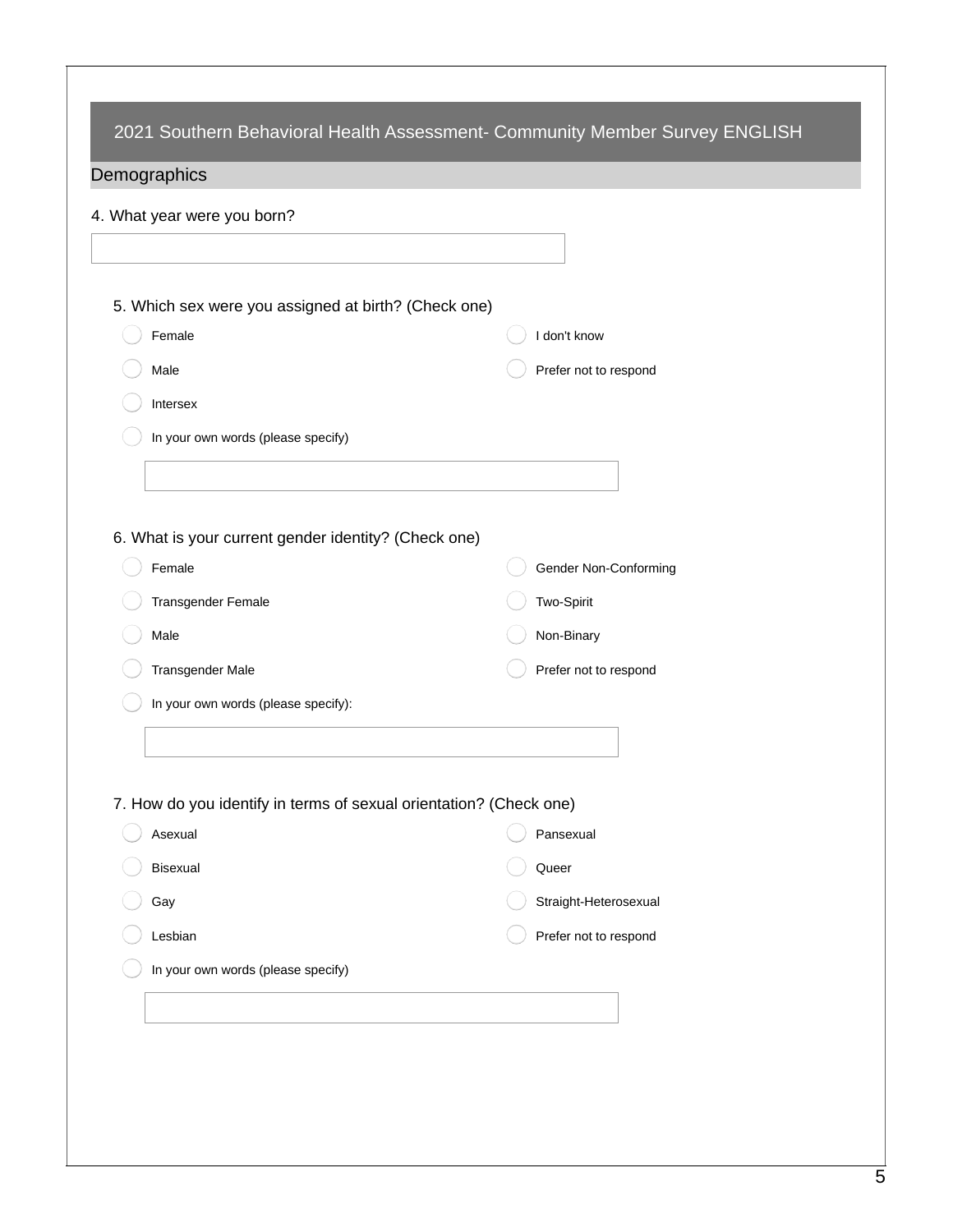| Asian                                                                       | Pacific Islander                         |
|-----------------------------------------------------------------------------|------------------------------------------|
| <b>Black</b>                                                                | White                                    |
| Middle Eastern                                                              | Prefer not to respond                    |
| Native American / Indigenous                                                |                                          |
| In your own words (please specify)                                          |                                          |
|                                                                             |                                          |
| 9. What is the highest level of education you have completed?               |                                          |
| Some or less than high school                                               | College/University (BA,BS)               |
| High School Diploma or GED Equivalent                                       | Graduate School (Master/Doctoral Degree) |
| Some university/college                                                     | Prefer not to respond                    |
| Trade/Vocational                                                            |                                          |
| Other (please specify)                                                      |                                          |
|                                                                             |                                          |
| 10. What is your yearly household income (estimate in dollars)? (check one) |                                          |
| Under \$10,000<br>$$10,001 - $20,000$                                       | \$75,001 - \$100,000<br>Over \$100,001   |
| \$20,001 - \$35,000                                                         | I don't know                             |
| \$35,001 - \$50,000                                                         | Prefer not to respond                    |
| \$50,001 - \$75,000                                                         |                                          |
|                                                                             |                                          |
|                                                                             |                                          |
|                                                                             |                                          |
|                                                                             |                                          |
|                                                                             |                                          |
|                                                                             |                                          |
|                                                                             |                                          |
|                                                                             |                                          |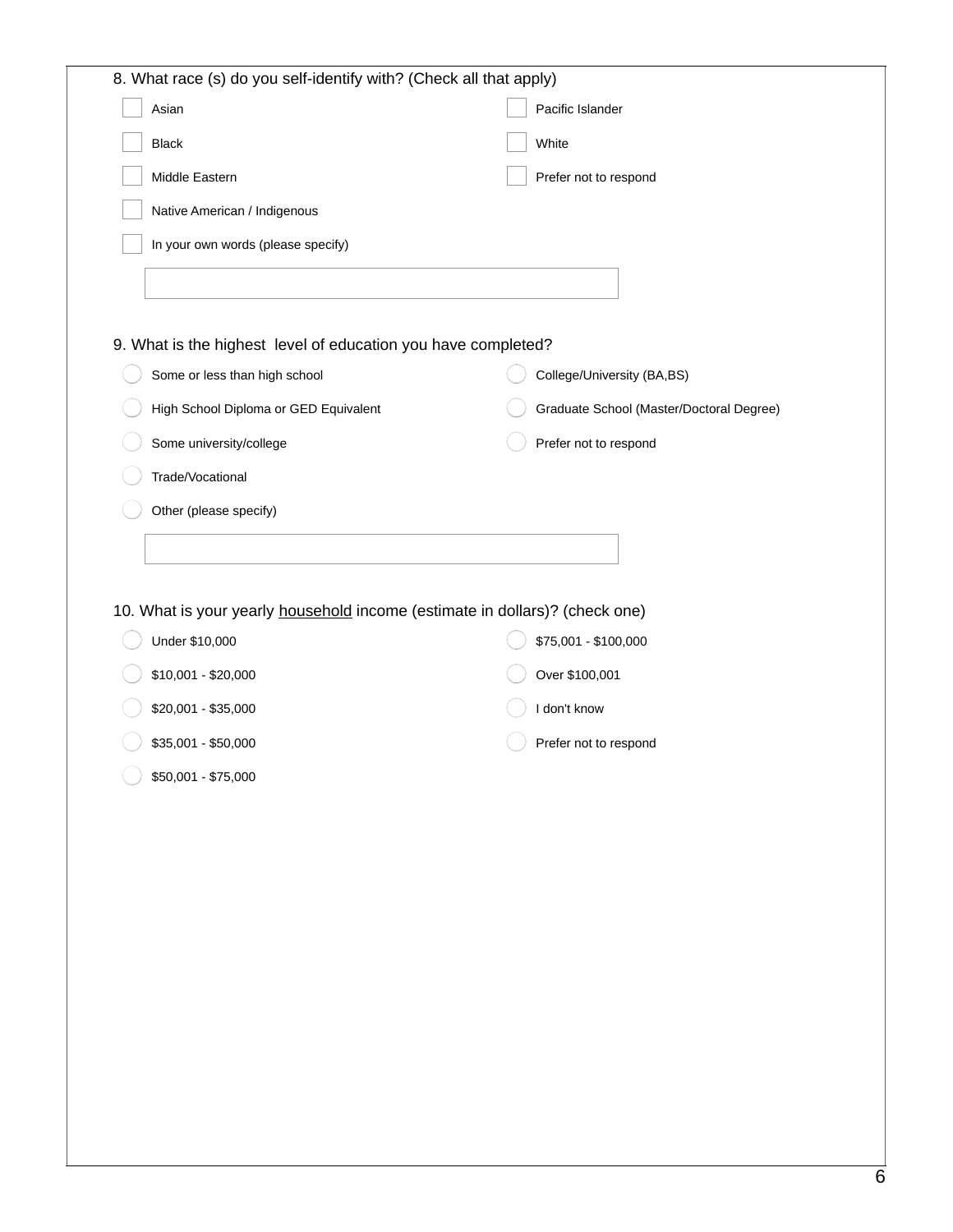|                                                                    | 2021 Southern Behavioral Health Assessment- Community Member Survey ENGLISH |
|--------------------------------------------------------------------|-----------------------------------------------------------------------------|
| Employment                                                         |                                                                             |
| 11. Did you work in the past 12 months?                            |                                                                             |
| Yes                                                                | Prefer not to respond                                                       |
| No                                                                 |                                                                             |
| 12. What is your current employment status? (check all that apply) |                                                                             |
| Employed                                                           | Student                                                                     |
| Self-Employed                                                      | Maternity leave                                                             |
| Looking for work; unemployed                                       | Illness/sick leave                                                          |
| Temporarily laid off                                               | Unable to work due to disability                                            |
| Retired                                                            | Prefer not to respond                                                       |
| Homemaker                                                          |                                                                             |
| Other (please specify)                                             |                                                                             |
|                                                                    |                                                                             |
|                                                                    |                                                                             |
|                                                                    |                                                                             |
|                                                                    |                                                                             |
|                                                                    |                                                                             |
|                                                                    |                                                                             |
|                                                                    |                                                                             |
|                                                                    |                                                                             |
|                                                                    |                                                                             |
|                                                                    |                                                                             |
|                                                                    |                                                                             |
|                                                                    |                                                                             |
|                                                                    |                                                                             |
|                                                                    |                                                                             |
|                                                                    |                                                                             |
|                                                                    |                                                                             |
|                                                                    |                                                                             |
|                                                                    |                                                                             |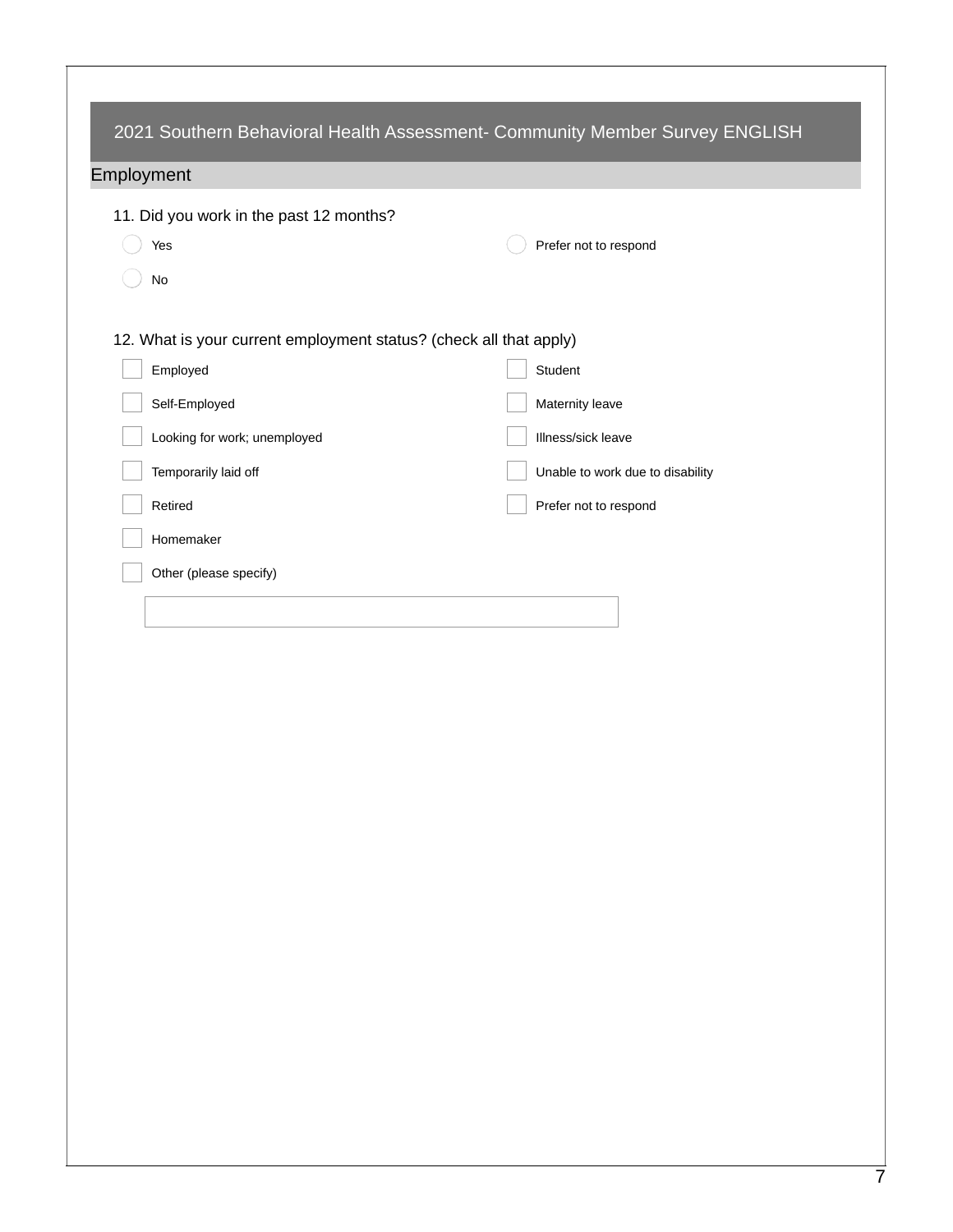|                                                                                                 | 2021 Southern Behavioral Health Assessment- Community Member Survey ENGLISH |
|-------------------------------------------------------------------------------------------------|-----------------------------------------------------------------------------|
| <b>Housing Status</b>                                                                           |                                                                             |
| 13. Have you ever been homeless?                                                                |                                                                             |
| Yes                                                                                             | I don't know                                                                |
| No                                                                                              | Prefer not to respond                                                       |
| 14. Which of the following best describes your current living situation? (check all that apply) |                                                                             |
| I live by myself.                                                                               | I live in a group facility.                                                 |
| I live with a roommate(s).                                                                      | I am staying temporarily with people.                                       |
| I live with a family member(s).                                                                 | I don't have a place to live (e.g., staying on streets, car).               |
| I live with a romantic/sexual partner(s).                                                       | Prefer not to respond                                                       |
| I live in a shelter.                                                                            |                                                                             |
| Other (please specify)                                                                          |                                                                             |
|                                                                                                 |                                                                             |
|                                                                                                 |                                                                             |
|                                                                                                 |                                                                             |
|                                                                                                 |                                                                             |
|                                                                                                 |                                                                             |
|                                                                                                 |                                                                             |
|                                                                                                 |                                                                             |
|                                                                                                 |                                                                             |
|                                                                                                 |                                                                             |
|                                                                                                 |                                                                             |
|                                                                                                 |                                                                             |
|                                                                                                 |                                                                             |
|                                                                                                 |                                                                             |
|                                                                                                 |                                                                             |
|                                                                                                 |                                                                             |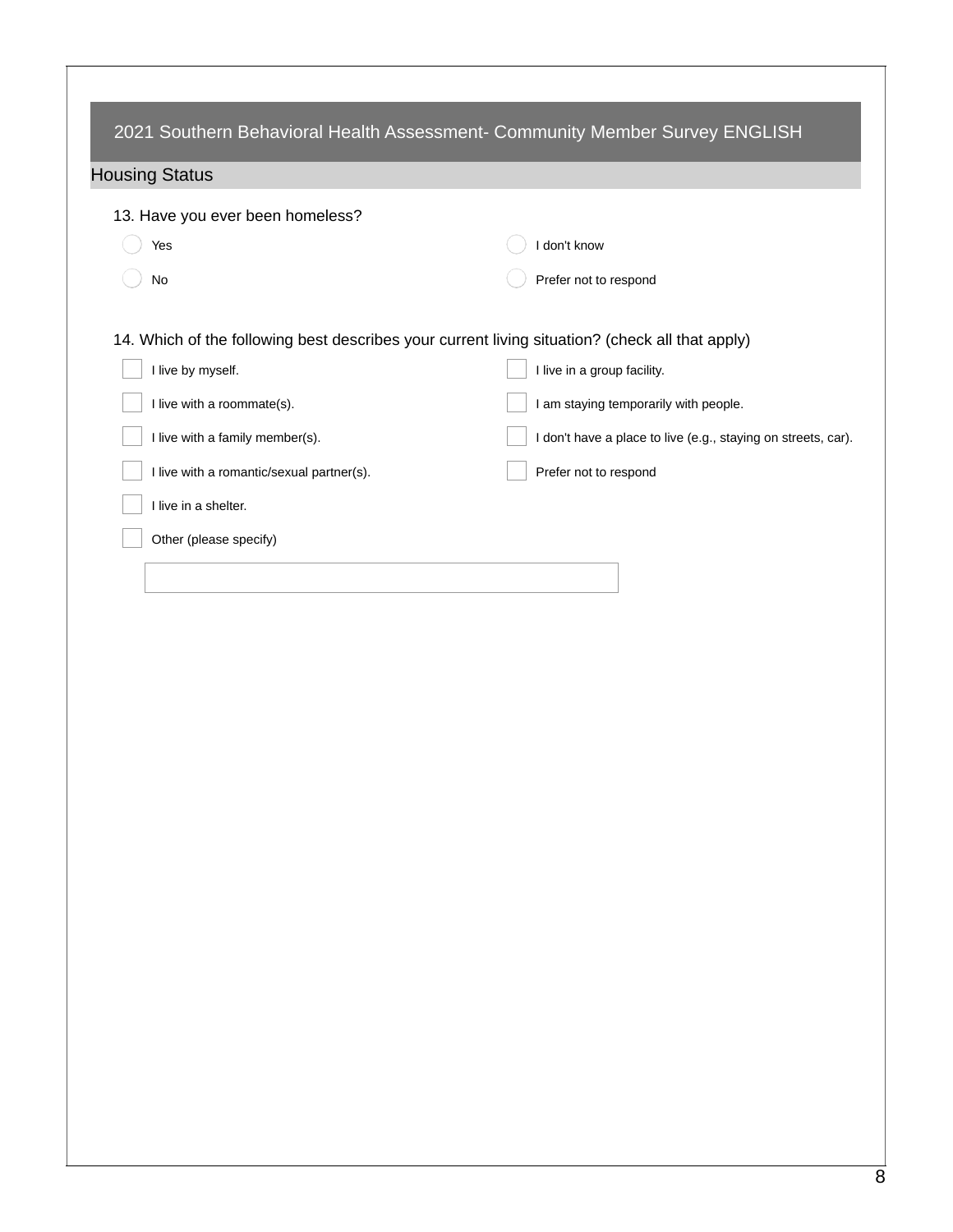| <b>Family Composition</b>                                 |                       |
|-----------------------------------------------------------|-----------------------|
| 15. What is your current relationship status? (check one) |                       |
| Single or dating                                          | Divorced              |
| In a relationship, not living together                    | Widowed               |
| In a relationship, living together                        | Prefer not to respond |
| Married                                                   |                       |
| In your own words (please specify)                        |                       |
|                                                           |                       |
|                                                           |                       |
| 16. How many children do you have? (0 if none)            |                       |
| Prefer not to respond                                     |                       |
| None                                                      |                       |
| Number of children:                                       |                       |
|                                                           |                       |
|                                                           |                       |
|                                                           |                       |
|                                                           |                       |
|                                                           |                       |
|                                                           |                       |
|                                                           |                       |
|                                                           |                       |
|                                                           |                       |
|                                                           |                       |
|                                                           |                       |
|                                                           |                       |
|                                                           |                       |
|                                                           |                       |
|                                                           |                       |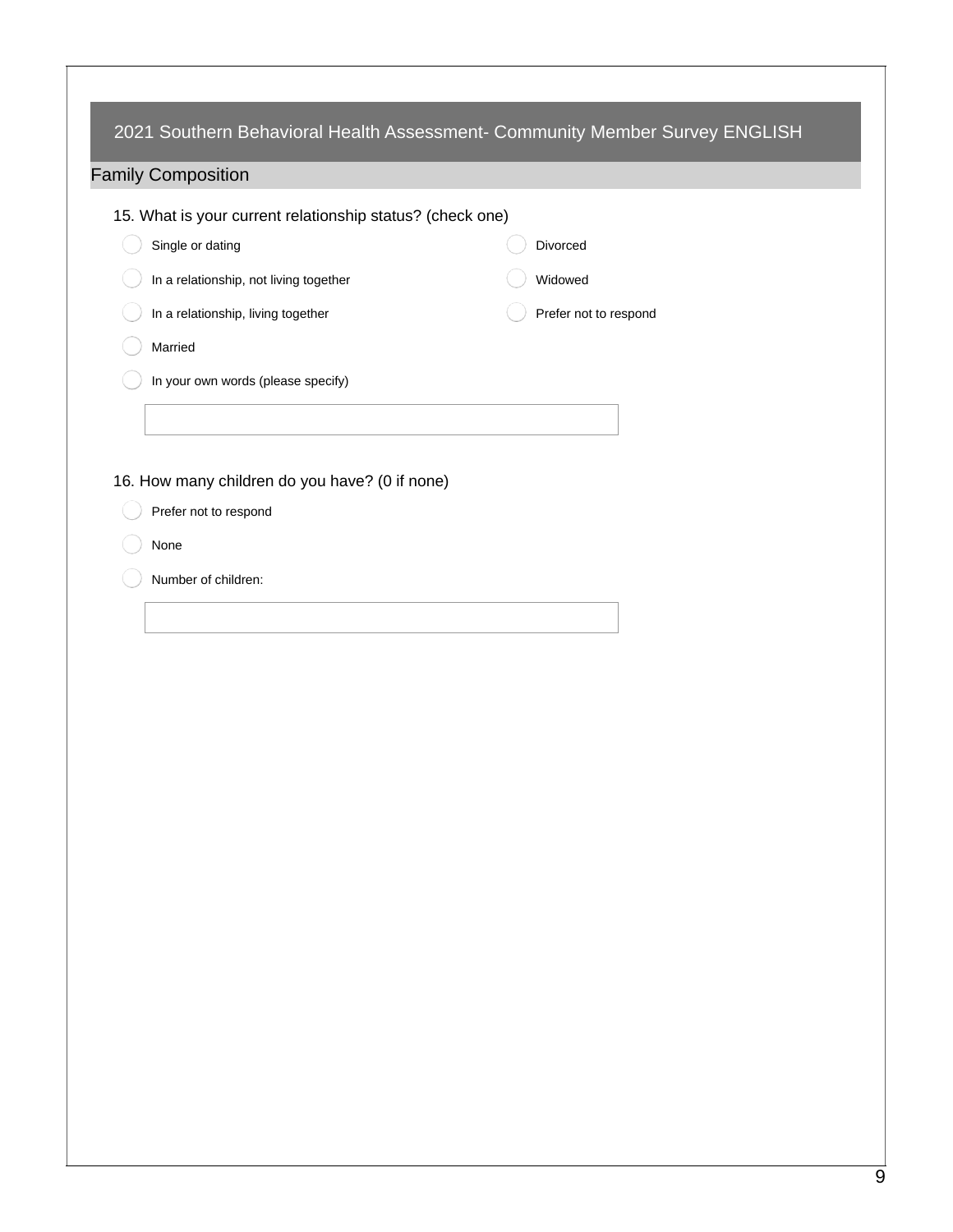| 2021 Southern Behavioral Health Assessment- Community Member Survey ENGLISH |                                         |  |  |
|-----------------------------------------------------------------------------|-----------------------------------------|--|--|
| Migration and Immigration                                                   |                                         |  |  |
| 17. What is your current U.S. zip code?                                     |                                         |  |  |
|                                                                             |                                         |  |  |
| 18. Where were you born?                                                    |                                         |  |  |
| <b>United States</b>                                                        | Associated Pacific Islands Jurisdiction |  |  |
| Puerto Rico                                                                 | Outside of the United States            |  |  |
| U.S. Virgin Islands                                                         | Prefer not to respond                   |  |  |
|                                                                             |                                         |  |  |
|                                                                             |                                         |  |  |
|                                                                             |                                         |  |  |
|                                                                             |                                         |  |  |
|                                                                             |                                         |  |  |
|                                                                             |                                         |  |  |
|                                                                             |                                         |  |  |
|                                                                             |                                         |  |  |
|                                                                             |                                         |  |  |
|                                                                             |                                         |  |  |
|                                                                             |                                         |  |  |
|                                                                             |                                         |  |  |
|                                                                             |                                         |  |  |
|                                                                             |                                         |  |  |
|                                                                             |                                         |  |  |
|                                                                             |                                         |  |  |
|                                                                             |                                         |  |  |
|                                                                             |                                         |  |  |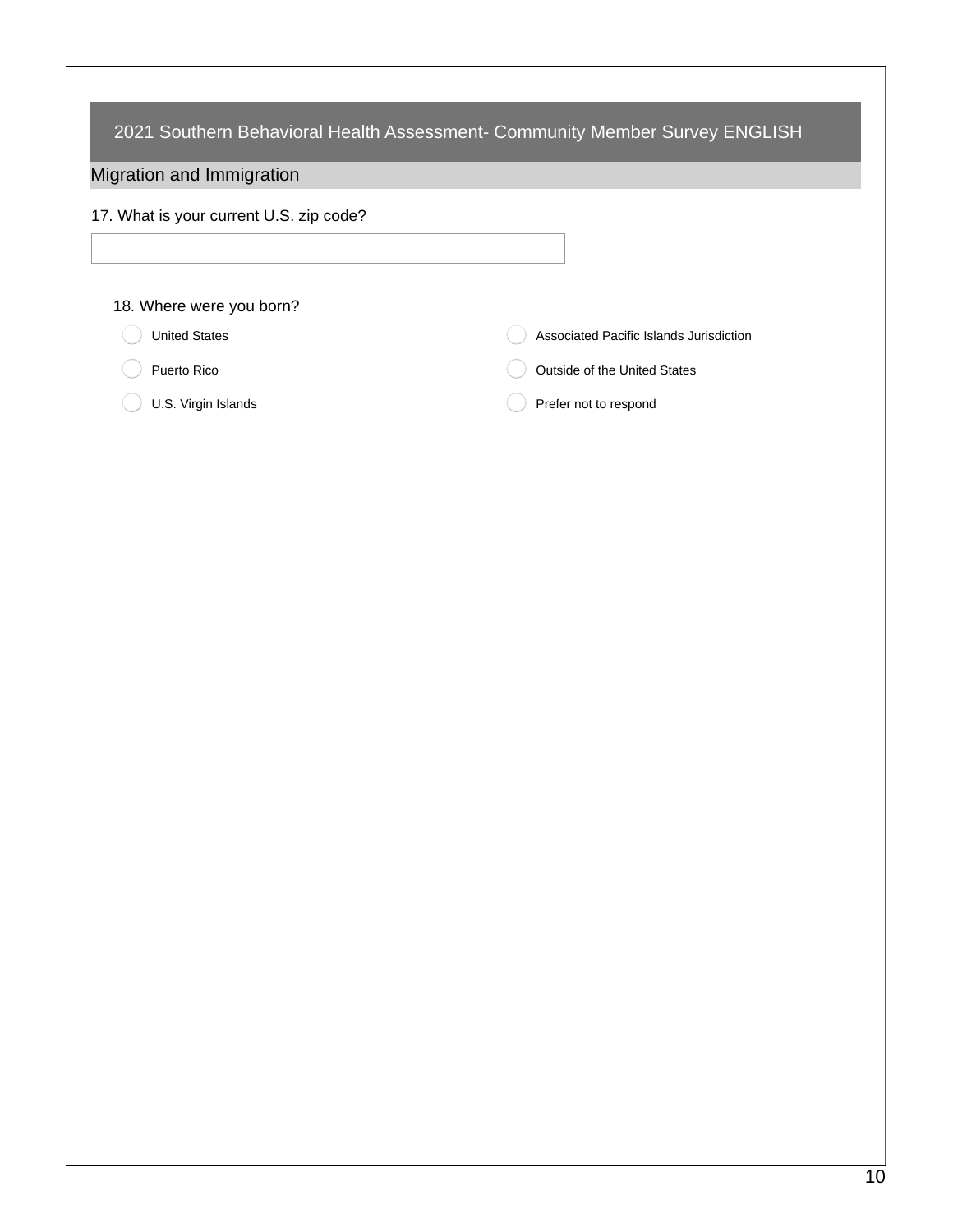| 19. What country were you born in?                                                       |                              |
|------------------------------------------------------------------------------------------|------------------------------|
| Prefer not to respond                                                                    |                              |
| Country:                                                                                 |                              |
|                                                                                          |                              |
| 20. How many years have you lived in the United States?                                  |                              |
| Prefer not to respond                                                                    |                              |
| Years:                                                                                   |                              |
|                                                                                          |                              |
|                                                                                          |                              |
| 21. As a reminder, this survey is anonymous. What is your current U.S. residency status? |                              |
| I'm a citizen of the U.S.                                                                | I don't have legal residency |
| I have a green card (permanent residency)                                                | I don't know                 |
| I am applying for a green card (permanent residency)                                     | Prefer not to respond        |
| Other (please specify)                                                                   |                              |
|                                                                                          |                              |
|                                                                                          |                              |
|                                                                                          |                              |
|                                                                                          |                              |
|                                                                                          |                              |
|                                                                                          |                              |
|                                                                                          |                              |
|                                                                                          |                              |
|                                                                                          |                              |
|                                                                                          |                              |
|                                                                                          |                              |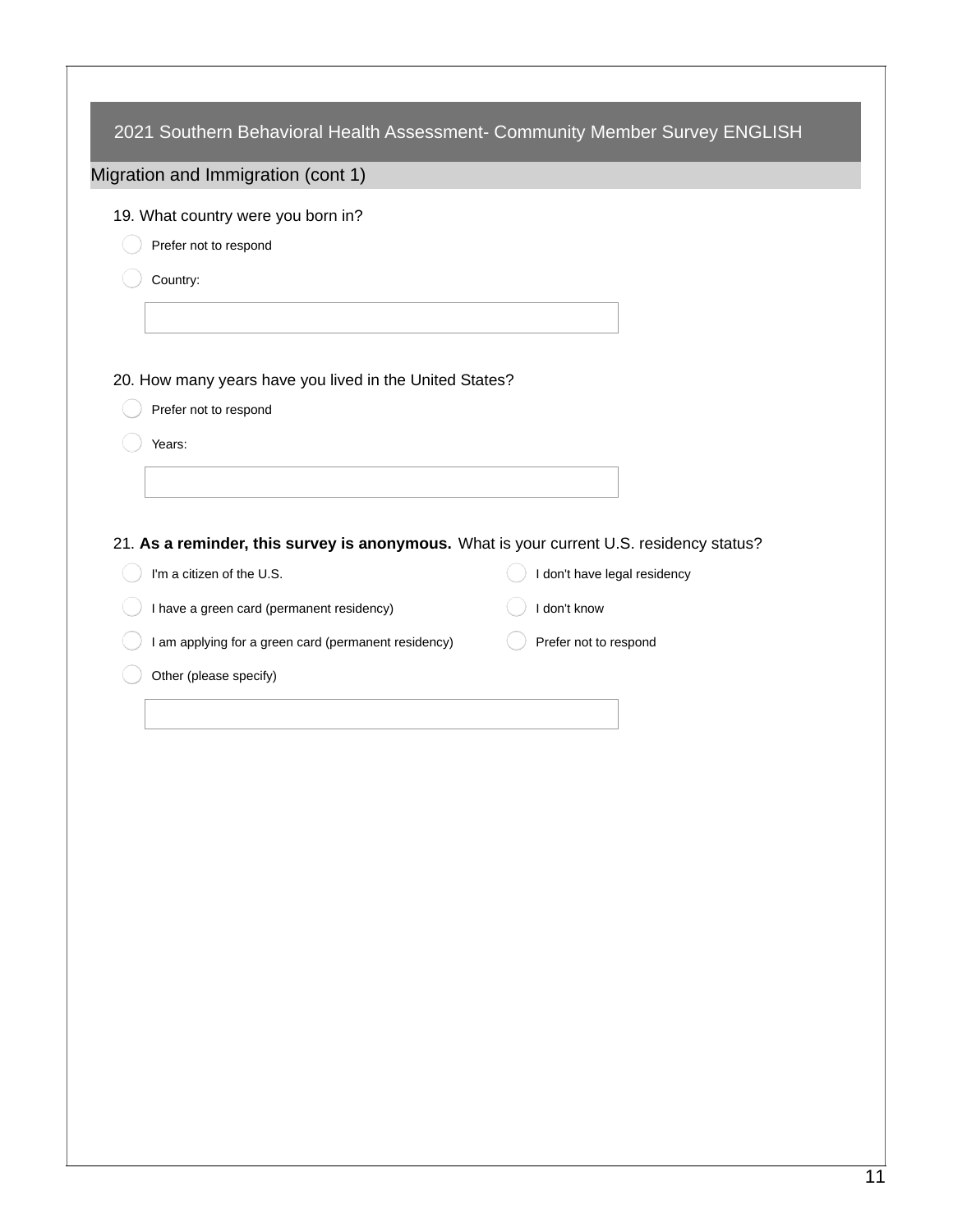|                                                                                     | 2021 Southern Behavioral Health Assessment- Community Member Survey ENGLISH |
|-------------------------------------------------------------------------------------|-----------------------------------------------------------------------------|
| Culture                                                                             |                                                                             |
| 22. What language do you feel comfortable using when discussing your personal life? |                                                                             |
| Spanish only                                                                        | English only                                                                |
| Mostly Spanish, some English                                                        | don't know                                                                  |
| Spanish and English                                                                 | Prefer not to respond                                                       |
| Mostly English, some Spanish                                                        |                                                                             |
| Other (please specify)                                                              |                                                                             |
|                                                                                     |                                                                             |
|                                                                                     |                                                                             |

23. When you have problems or difficulties, how often do you seek comfort through religious or spiritual means, such as praying, meditating, attending a religious or spiritual service, or talking to a religious or spiritual advisor?

| Often             | Never                   |
|-------------------|-------------------------|
| Sometimes         | $\bigcirc$ I don't know |
| $\bigcirc$ Rarely | Prefer not to respond   |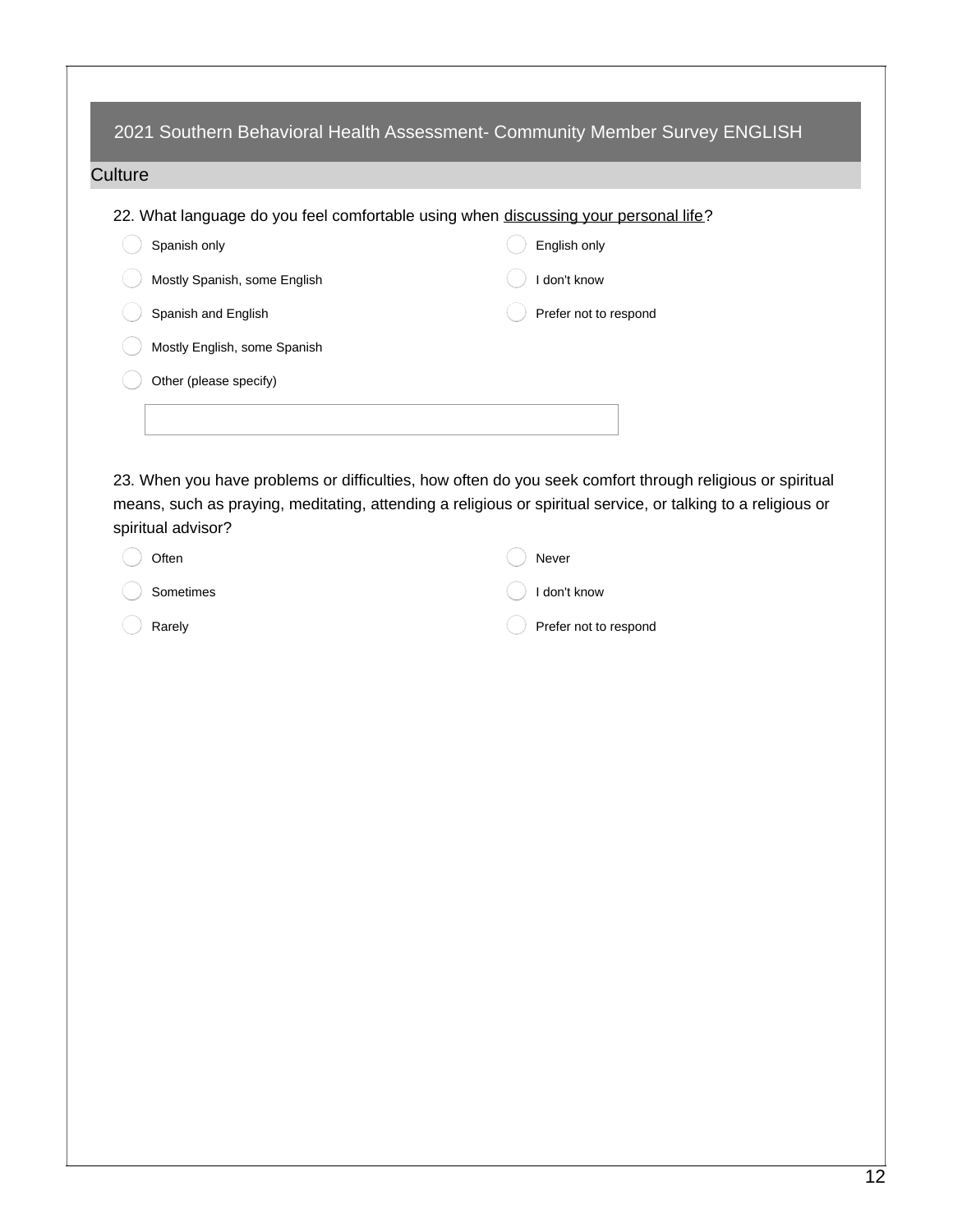| 24. How would you rate your overall physical health? |                                                                                                             |
|------------------------------------------------------|-------------------------------------------------------------------------------------------------------------|
| Excellent                                            | Poor                                                                                                        |
| Very good                                            | I don't know                                                                                                |
| Good                                                 | Prefer not to respond                                                                                       |
| Fair                                                 |                                                                                                             |
| 25. How would you rate your overall mental health?   |                                                                                                             |
| Excellent                                            | Poor                                                                                                        |
| Very good                                            | I don't know                                                                                                |
| Good                                                 | Prefer not to respond                                                                                       |
|                                                      |                                                                                                             |
| Fair<br>Prefer not to respond                        | 26. In the past 30 days, how many days were you limited at all in carrying out your normal daily activities |
| because of problems with your health?                |                                                                                                             |
| Number of days:                                      |                                                                                                             |
|                                                      |                                                                                                             |
|                                                      | 27. Have you ever been diagnosed with any of the following conditions? (Check all that apply)               |
| Anxiety                                              | HIV                                                                                                         |
| COVID-19                                             | Post-traumatic stress disorder                                                                              |
| Depression                                           | Substance use disorder                                                                                      |
| Hepatitis C                                          | Prefer not to respond                                                                                       |
| Other (please specify)                               |                                                                                                             |
|                                                      |                                                                                                             |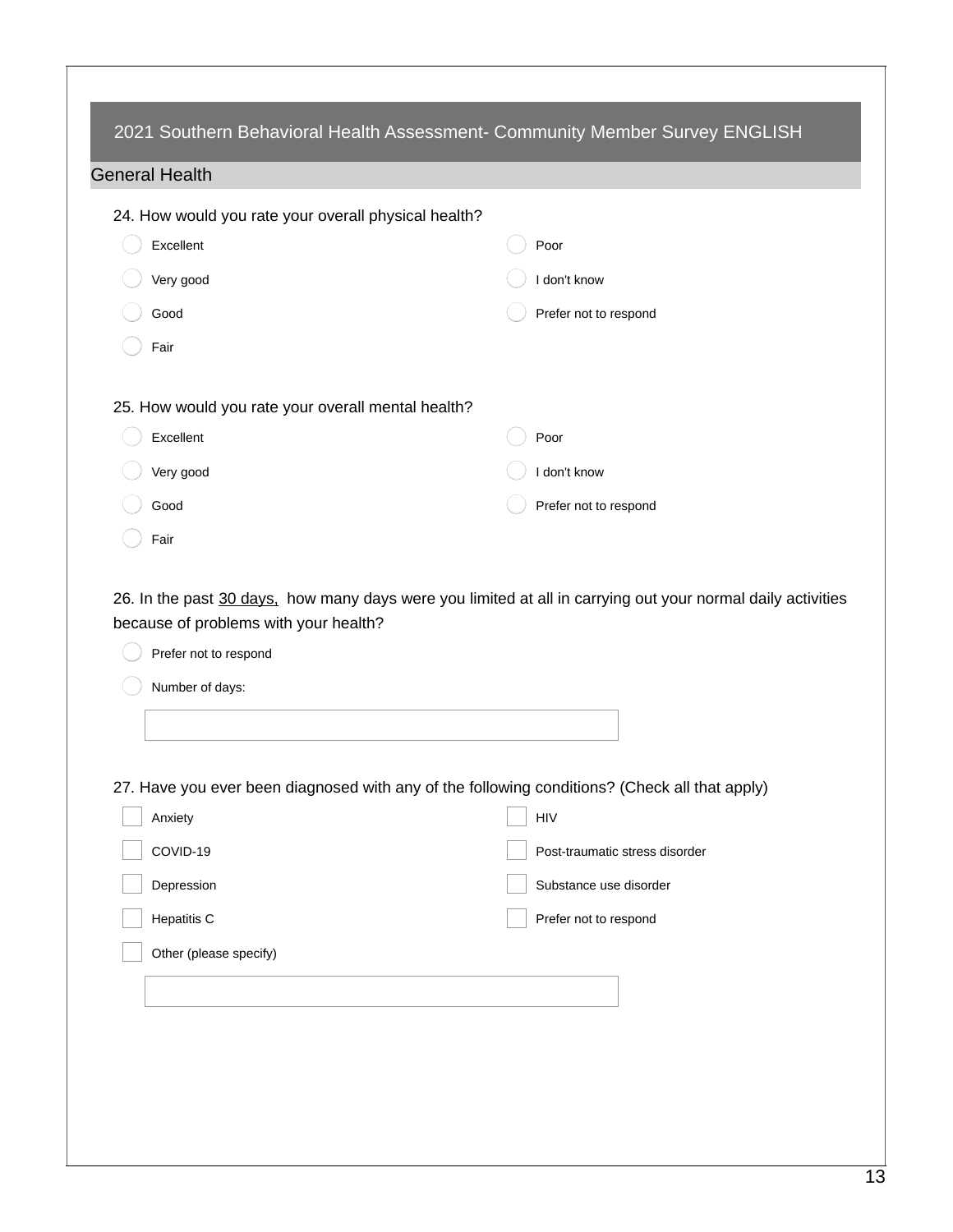| 28. Are you currently in treatment for any of the following conditions? (Check all that apply) |                                |
|------------------------------------------------------------------------------------------------|--------------------------------|
| Anxiety                                                                                        | <b>HIV</b>                     |
| COVID-19                                                                                       | Post-traumatic stress disorder |
| Depression                                                                                     | Substance use disorder         |
| <b>Hepatitis C</b>                                                                             | Prefer not to respond          |
| Other (please specify)                                                                         |                                |
|                                                                                                |                                |
|                                                                                                |                                |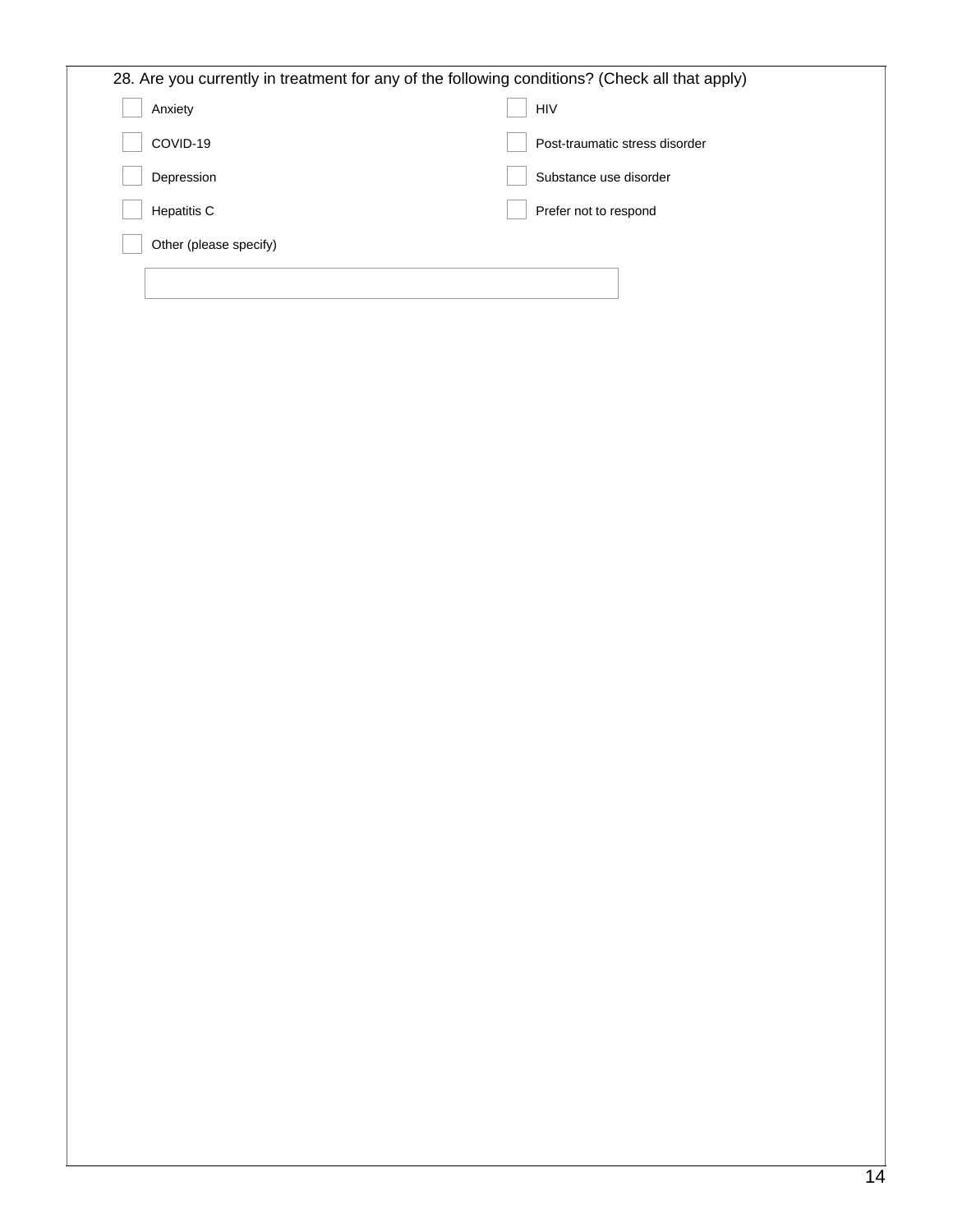| 29. Where do you usually go for healthcare services?        |                                   |
|-------------------------------------------------------------|-----------------------------------|
| Regular primary care provider                               | Emergency room                    |
| Rural or community health clinic                            | Healer, herbalist or spiritualist |
| Health department clinic                                    | Prefer not to respond             |
| Urgent care                                                 |                                   |
| Other (please specify)                                      |                                   |
|                                                             |                                   |
|                                                             |                                   |
| 30. What is your current medical insurance?                 |                                   |
| Medicaid/Family Health Plus                                 | ADAP/Ryan White                   |
| Private through my work                                     | I don't have medical insurance.   |
| Private through my partner's work                           | I don't know.                     |
| Veteran                                                     | Prefer not to respond             |
| Medicare                                                    |                                   |
| Other (please specify)                                      |                                   |
|                                                             |                                   |
|                                                             |                                   |
| 31. When was the last time you saw a primary care provider? |                                   |
| Past month                                                  | Past 2 years                      |
| Past 6 months                                               | More than two years ago           |
| Past year                                                   | Prefer not to respond             |
|                                                             |                                   |
|                                                             |                                   |
|                                                             |                                   |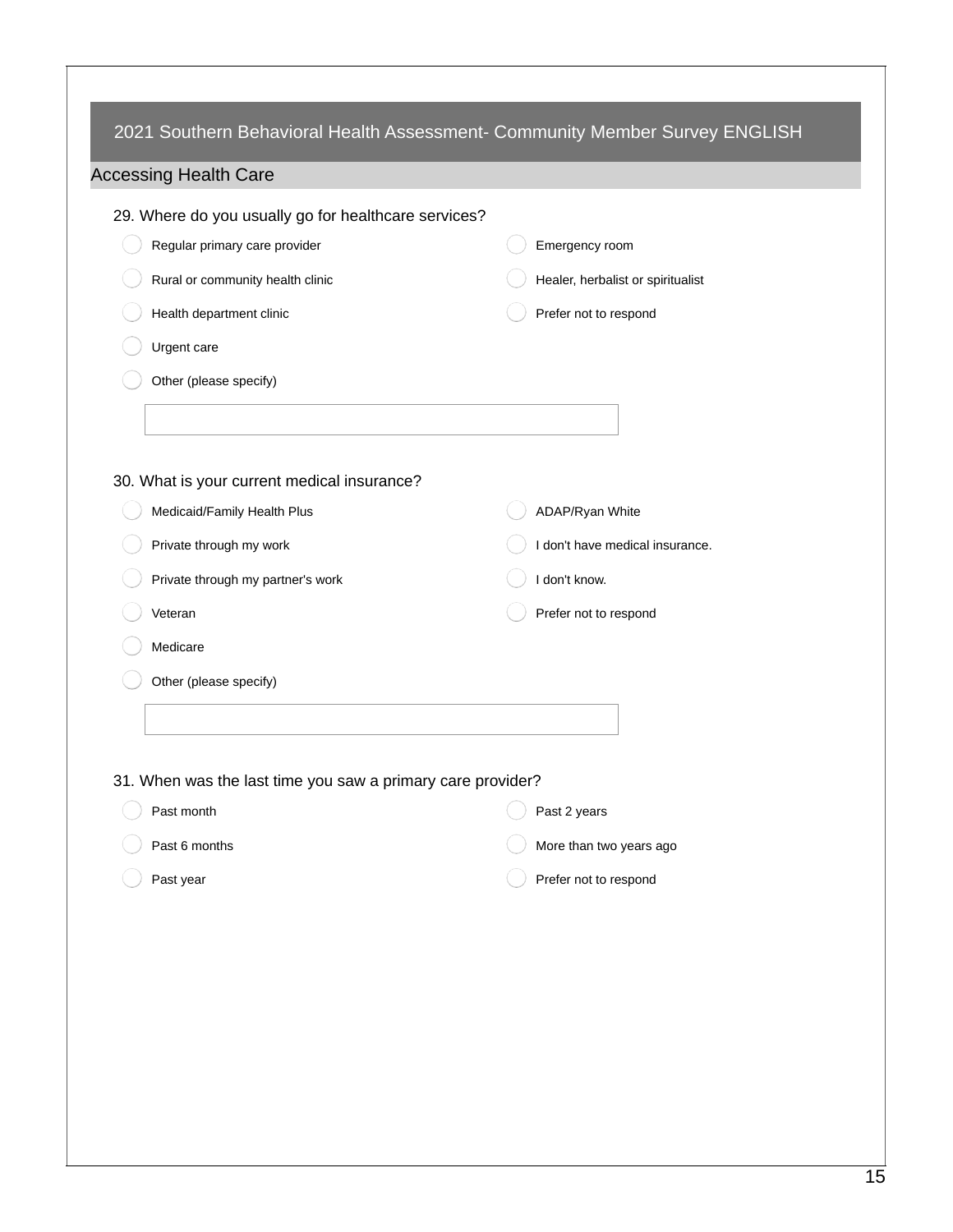## Experiences with health care

32. Based on your experiences accessing healthcare services, how much do you agree or disagree with the following statements?

|                                                                                                               | Strongly disagree | Disagree | Agree | Strongly agree | Prefer not to<br>respond |
|---------------------------------------------------------------------------------------------------------------|-------------------|----------|-------|----------------|--------------------------|
| I can trust my healthcare<br>providers.                                                                       |                   |          |       |                |                          |
| My healthcare providers<br>treat me with respect.                                                             |                   |          |       |                |                          |
| My healthcare providers<br>spend enough time with<br>me during my visits.                                     |                   |          |       |                |                          |
| My healthcare providers<br>listen to my needs during<br>my visits.                                            |                   |          |       |                |                          |
| My healthcare providers<br>give me the care I need.                                                           |                   |          |       |                |                          |
| My healthcare providers<br>are knowledgable about<br>the issues I face as a<br>Hispanic/Latinx<br>individual. |                   |          |       |                |                          |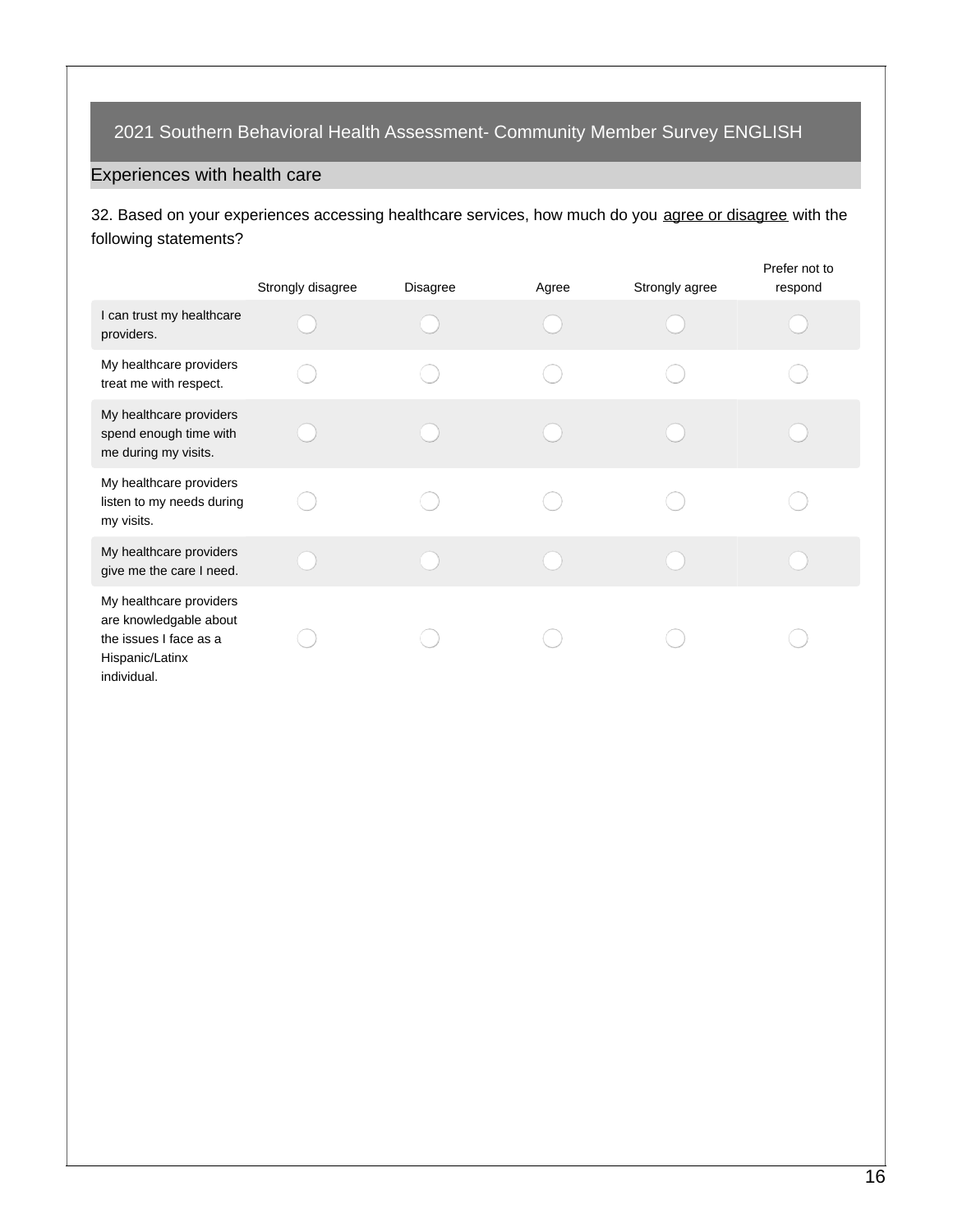Alcohol and Substance Use

**The following questions are sensitive and very personal. The information you provide us is anonymous. We won't be asking for any identifying information.**

**Your opinions and experiences are important to address the urgent needs of our communities. If you** feel distressed by some of the questions, you have the option to take a break or stop the survey **completely. You can also access the resources listed at [https://ilhe.org/behavioral-health-services-for](https://ilhe.org/behavioral-health-services-for-latinxs-in-the-south/)latinxs-in-the-south/.**

\* 33. Have you ever had alcoholic beverages OR used substances OR used prescription substances for nonmedical reasons?

Never

Sometimes

Prefer not to respond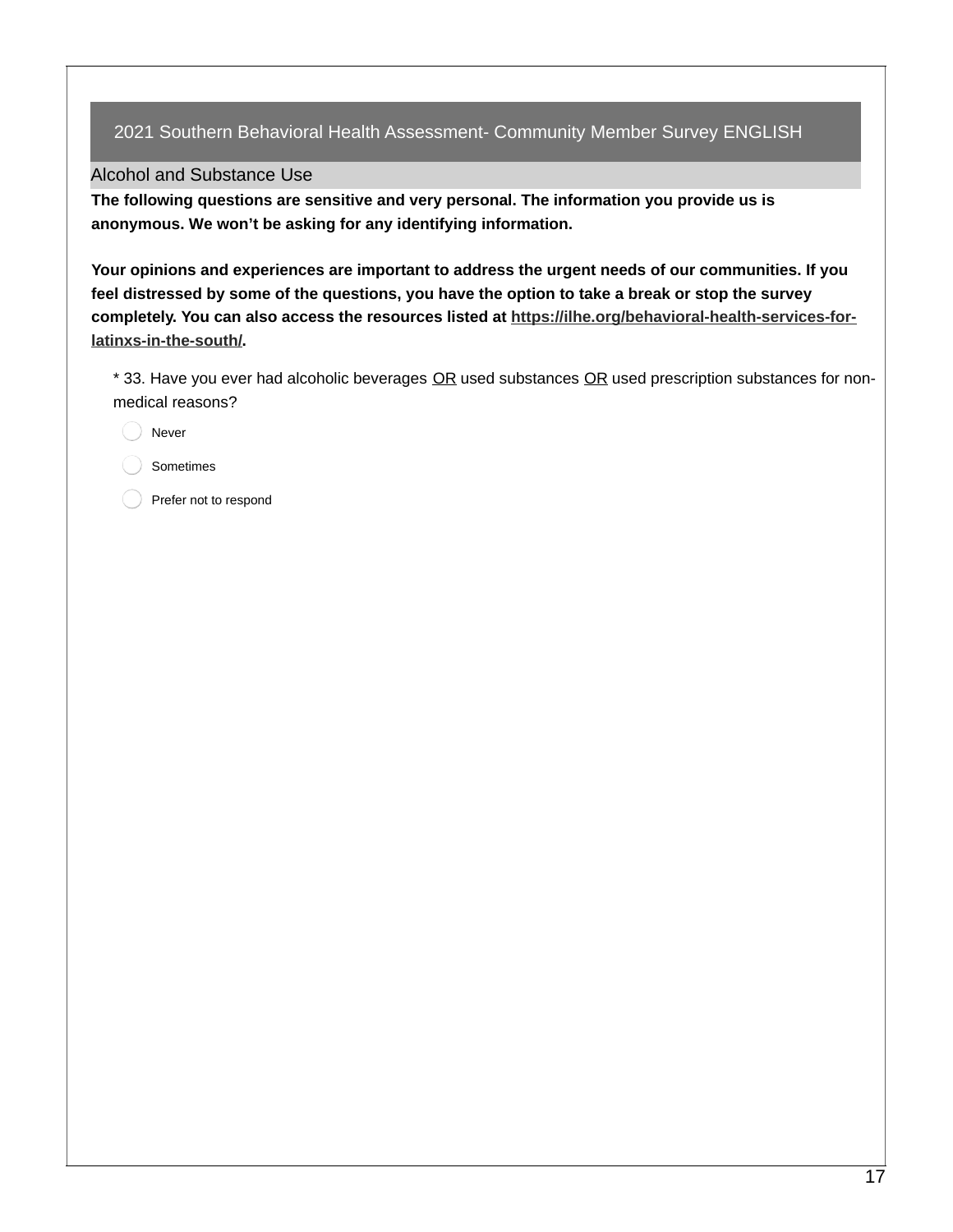| following? (check all that apply)                | 34. Have you ever discussed your concerns about your use of alcohol or substances with any of the             |
|--------------------------------------------------|---------------------------------------------------------------------------------------------------------------|
| No need                                          | Relatives                                                                                                     |
| No one                                           | Romantic partners                                                                                             |
| Friends                                          | Religious or spiritual advisors like a minister, priest, pastor,<br>imam, or rabbi                            |
| Parents / grandparents                           | Personal mentor                                                                                               |
| Siblings                                         | Prefer not to respond                                                                                         |
| Other (please specify)                           |                                                                                                               |
|                                                  |                                                                                                               |
|                                                  |                                                                                                               |
|                                                  | 35. Have you ever gone to see any of the following health professionals for concerns with your use of alcohol |
| or substances? (check all that apply)            |                                                                                                               |
| No need                                          | Healer or spiritualist                                                                                        |
| No one                                           |                                                                                                               |
|                                                  | Psychiatrist, psychologist, or therapist                                                                      |
| Doctor of alternative medicine (e.g., herbalism, | Social worker or counselor                                                                                    |
| homeopathy, or acupuncture)                      | Prefer not to respond                                                                                         |
| General practitioner or family doctor            |                                                                                                               |
| Other (please specify)                           |                                                                                                               |
|                                                  |                                                                                                               |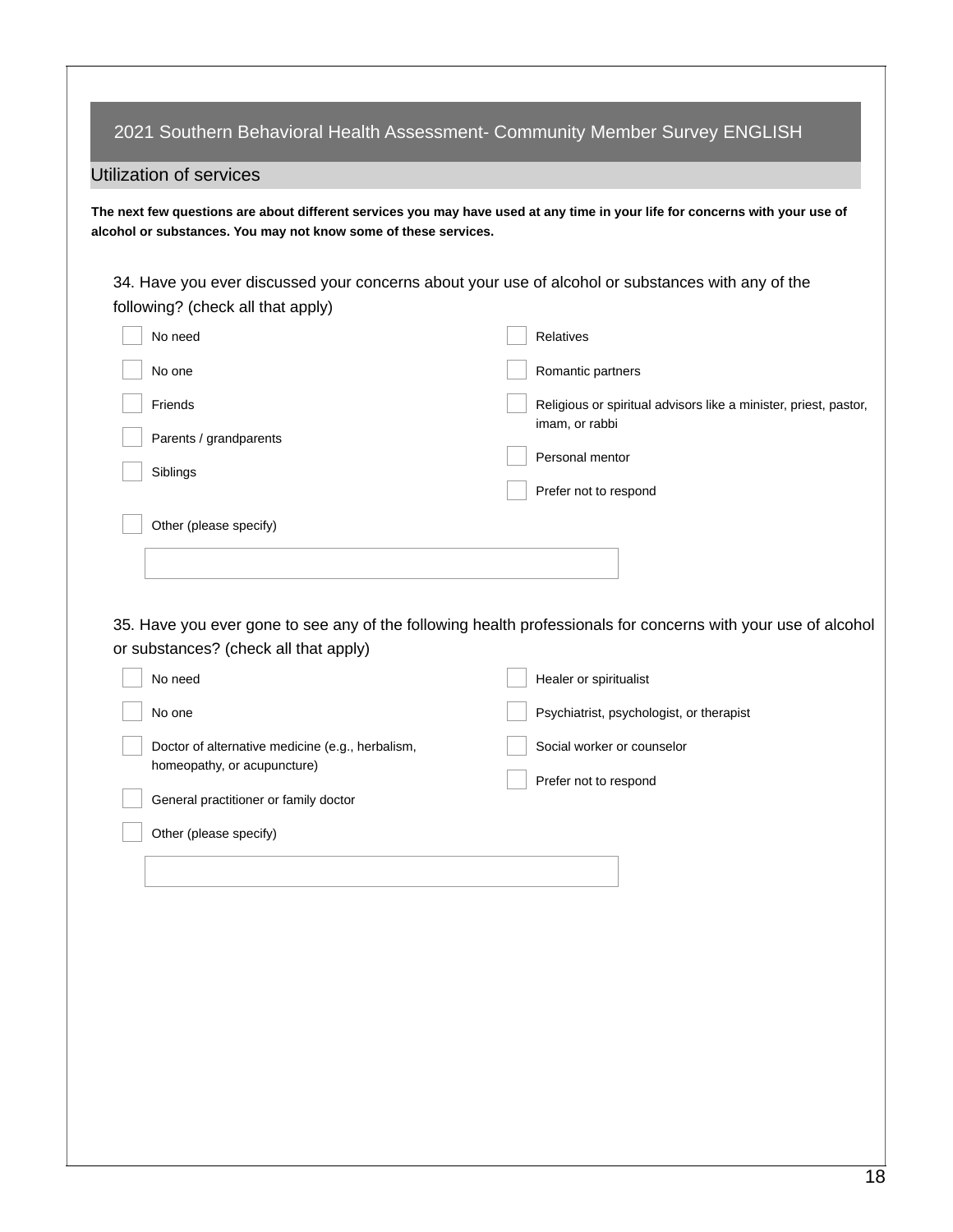| substances? (check all that apply)                                              | 36. Have you ever used any of the following services because of concerns with your use of alcohol or                                                                                                 |
|---------------------------------------------------------------------------------|------------------------------------------------------------------------------------------------------------------------------------------------------------------------------------------------------|
| No need                                                                         | Outpatient treatment programs                                                                                                                                                                        |
| None                                                                            | Psychiatric services                                                                                                                                                                                 |
| Group counseling                                                                | Prescription or medicine to manage your alcohol or                                                                                                                                                   |
| Hotline                                                                         | substance use                                                                                                                                                                                        |
| Individual counseling                                                           | Residential treatment                                                                                                                                                                                |
| Internet support group or chat room                                             | Self-help group                                                                                                                                                                                      |
|                                                                                 | Prefer not to respond                                                                                                                                                                                |
| Other (please specify)                                                          |                                                                                                                                                                                                      |
|                                                                                 |                                                                                                                                                                                                      |
| Yes<br>No<br>I don't know<br>Prefer not to respond<br>experience inappropriate? | 38. If yes, could you tell us the reasons for your decision not to use these services?<br>39. If you have been treated inappropriately by a substance use provider, could you describe what made the |
|                                                                                 |                                                                                                                                                                                                      |
| alcohol or substances?                                                          | 40. Do you feel that you CURRENTLY need professional services to address concerns with your use of                                                                                                   |
| Yes                                                                             | I don't know                                                                                                                                                                                         |
| No                                                                              | Prefer not to respond                                                                                                                                                                                |
|                                                                                 |                                                                                                                                                                                                      |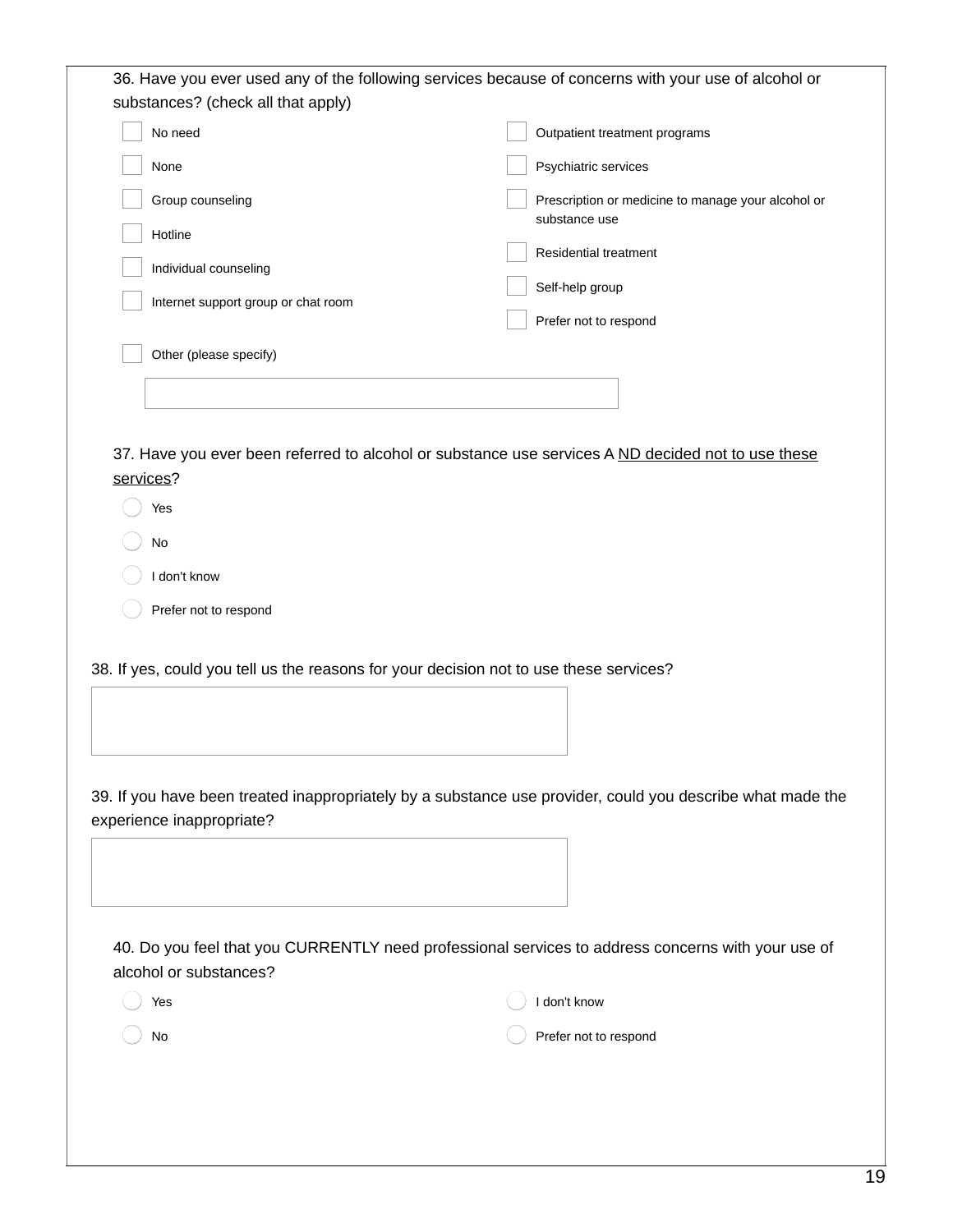|     | 2021 Southern Behavioral Health Assessment- Community Member Survey ENGLISH                                                                             |                                                       |
|-----|---------------------------------------------------------------------------------------------------------------------------------------------------------|-------------------------------------------------------|
|     | Utilization of services (cont 1)                                                                                                                        |                                                       |
|     | 41. Are you currently using any of the following professional services to address concerns with your use of<br>alcohol or drugs? (check all that apply) |                                                       |
|     | No need                                                                                                                                                 | Outpatient treatment programs                         |
|     | None                                                                                                                                                    | Psychiatric services                                  |
|     | Group counseling                                                                                                                                        | Prescription or medicine to manage your substance use |
|     | Hotline                                                                                                                                                 | Residential treatment                                 |
|     | Individual counseling                                                                                                                                   | Self-help group                                       |
|     | Internet support group or chat room                                                                                                                     | Prefer not to respond                                 |
|     | Other (please specify)                                                                                                                                  |                                                       |
|     |                                                                                                                                                         |                                                       |
|     |                                                                                                                                                         |                                                       |
|     | 42. How much would you say that your concerns about your alcohol or substance use are related to COVID-                                                 |                                                       |
| 19? |                                                                                                                                                         |                                                       |
|     | Very related to COVID-19                                                                                                                                | Not at all related to COVID-19                        |
|     | Related to COVID-19                                                                                                                                     | I don't know                                          |
|     | Somewhat related to COVID-19                                                                                                                            | Prefer not to respond                                 |
|     |                                                                                                                                                         |                                                       |
|     |                                                                                                                                                         |                                                       |
|     |                                                                                                                                                         |                                                       |
|     |                                                                                                                                                         |                                                       |
|     |                                                                                                                                                         |                                                       |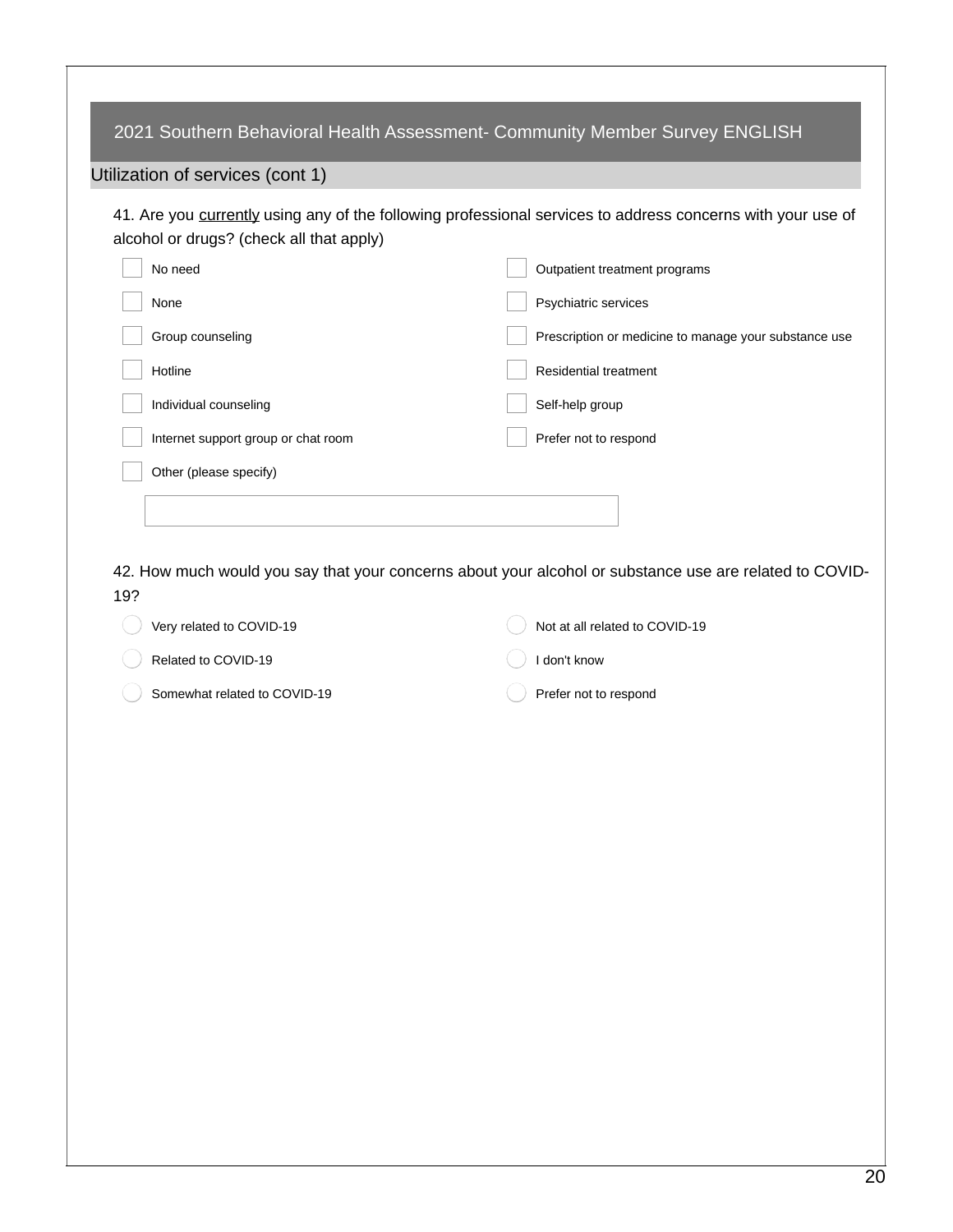### Alcohol use

- \* 43. Have you ever had alcoholic beverages?
	- O Never
		- Sometimes
		- Prefer not to respond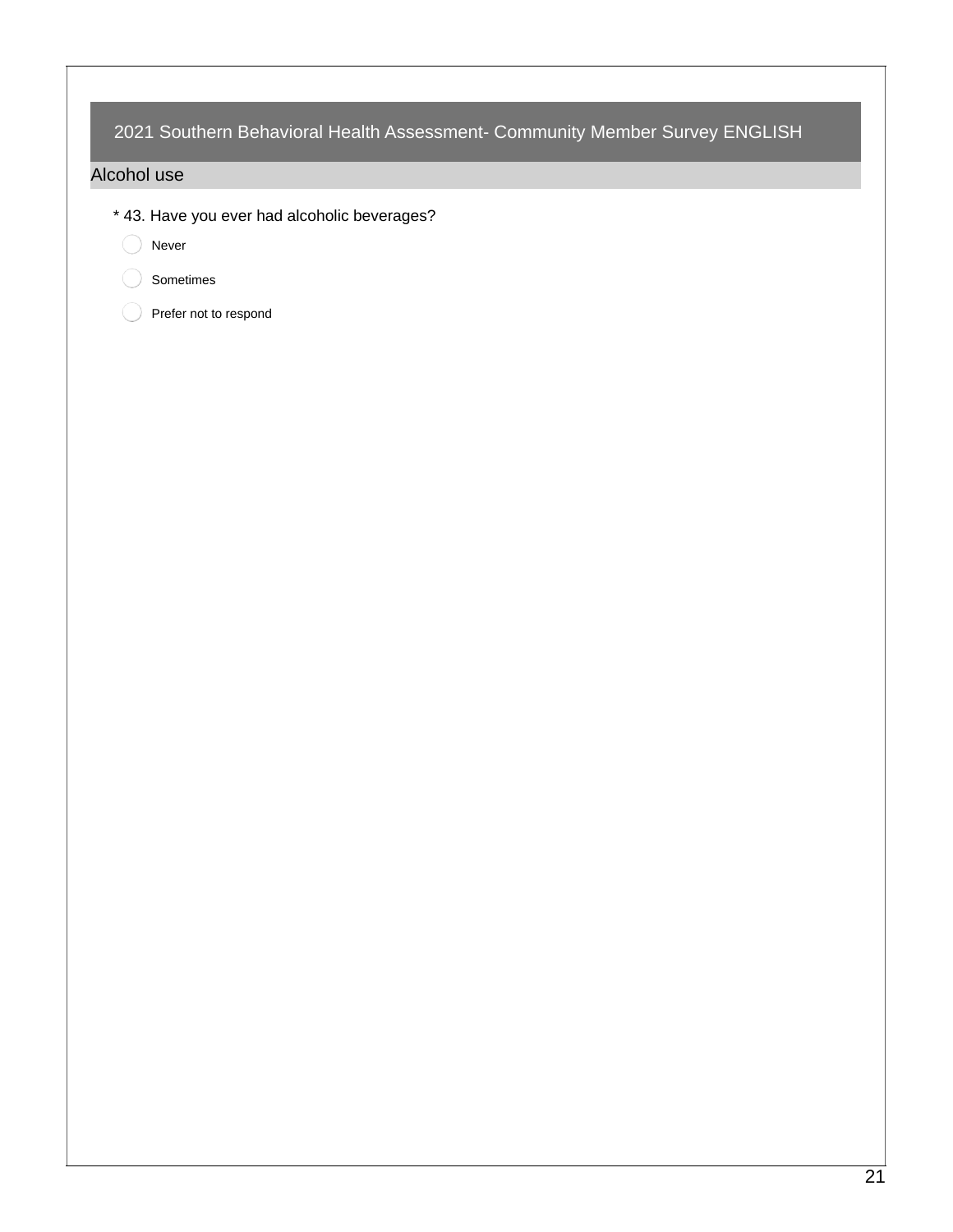# Alcohol use (cont 1)

# **The information you provide us is anonymous. We won't be asking for any identifying information.**

### 44. When thinking about your alcohol use...

|                                                                                                                                              | Yes | No | Prefer not to respond |
|----------------------------------------------------------------------------------------------------------------------------------------------|-----|----|-----------------------|
| Have you had a feeling<br>of guilt or remorse after<br>drinking?                                                                             |     |    |                       |
| Has a friend or family<br>member ever told you<br>about things you said or<br>did while you were<br>drinking that you could<br>not remember? |     |    |                       |
| Have you failed to do<br>what was normally<br>expected of you<br>because of drinking?                                                        |     |    |                       |
| Do you sometimes take<br>a drink when you first get<br>up in the morning?                                                                    |     |    |                       |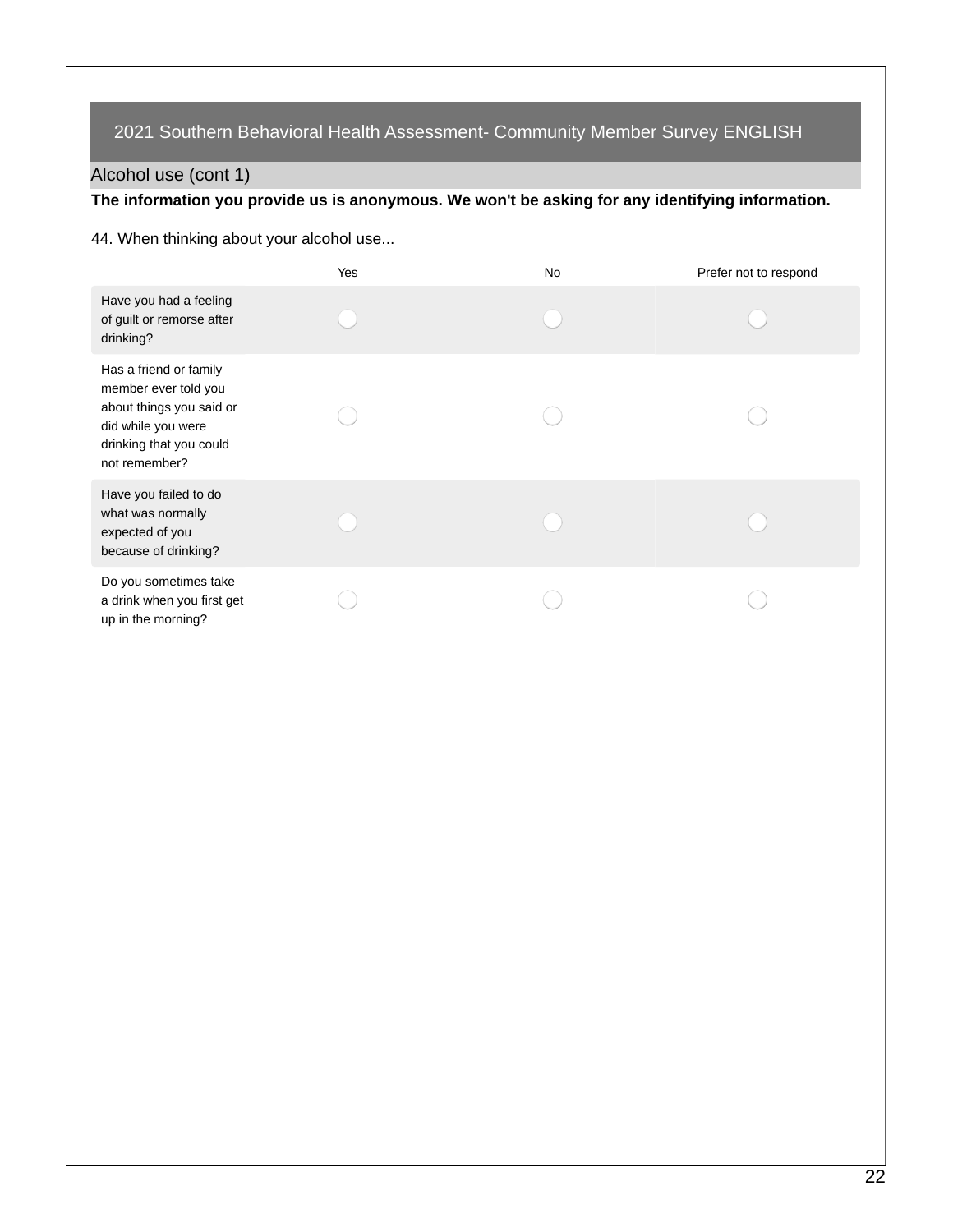### Substance use

**The information you provide us is anonymous. We won't be asking for any identifying information.**

- \* 45. Have you ever used substances OR used prescription substances for non-medical reasons?
	- Never
	- Sometimes
	- Prefer not to respond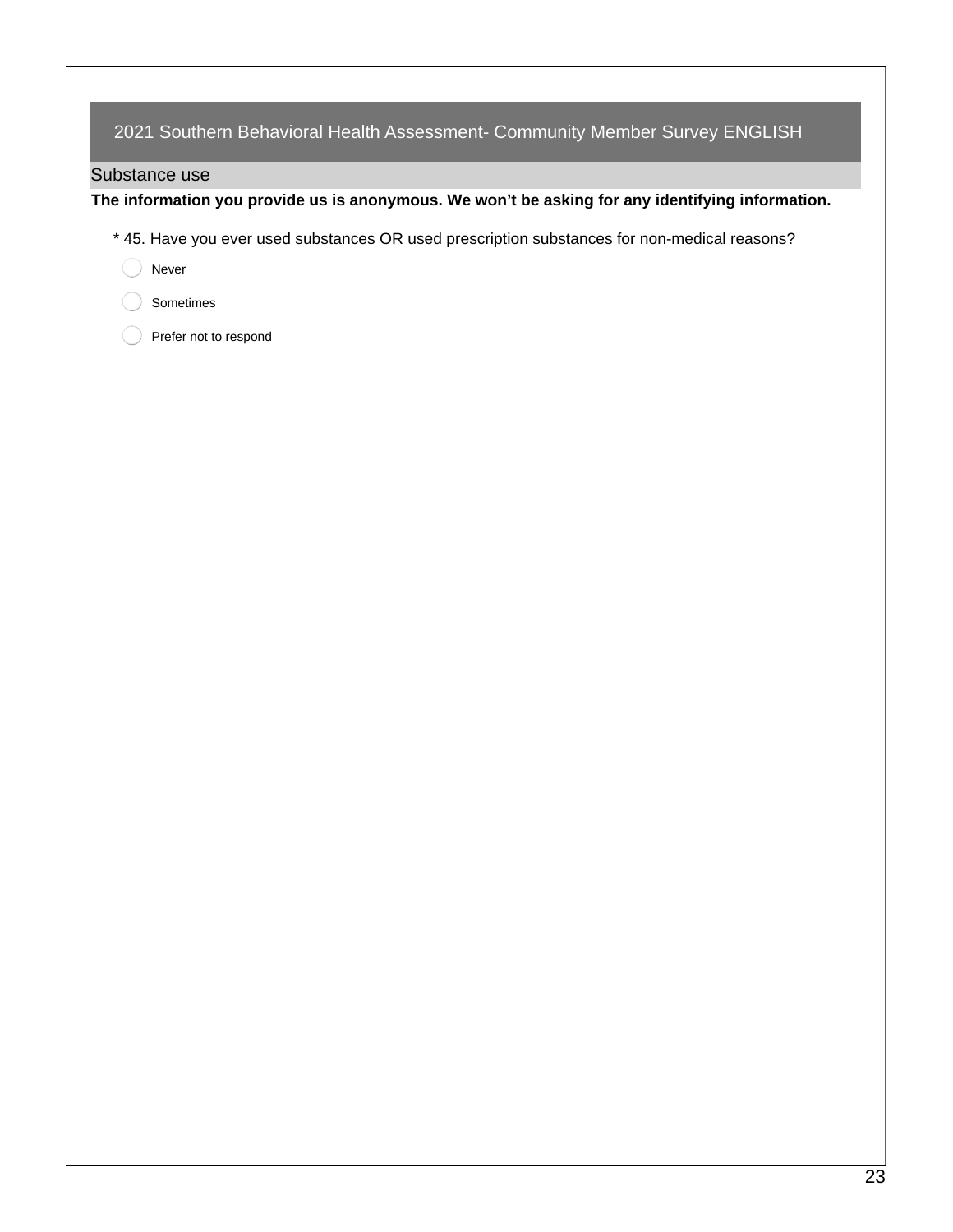# Substance use (cont 1)

### 46. When thinking about your substance use...

|                                                                                                                         | Yes | No | Prefer not to respond |
|-------------------------------------------------------------------------------------------------------------------------|-----|----|-----------------------|
| Have you ever felt that<br>you ought to cut down<br>on your substance use?                                              |     |    |                       |
| Have people annoyed<br>you by criticizing your<br>substance use?                                                        |     |    |                       |
| Have you ever felt bad<br>or guilty about your<br>substance use?                                                        |     |    |                       |
| Have you ever<br>used substances first<br>thing in the morning to<br>steady your nerves or to<br>get rid of a hangover? |     |    |                       |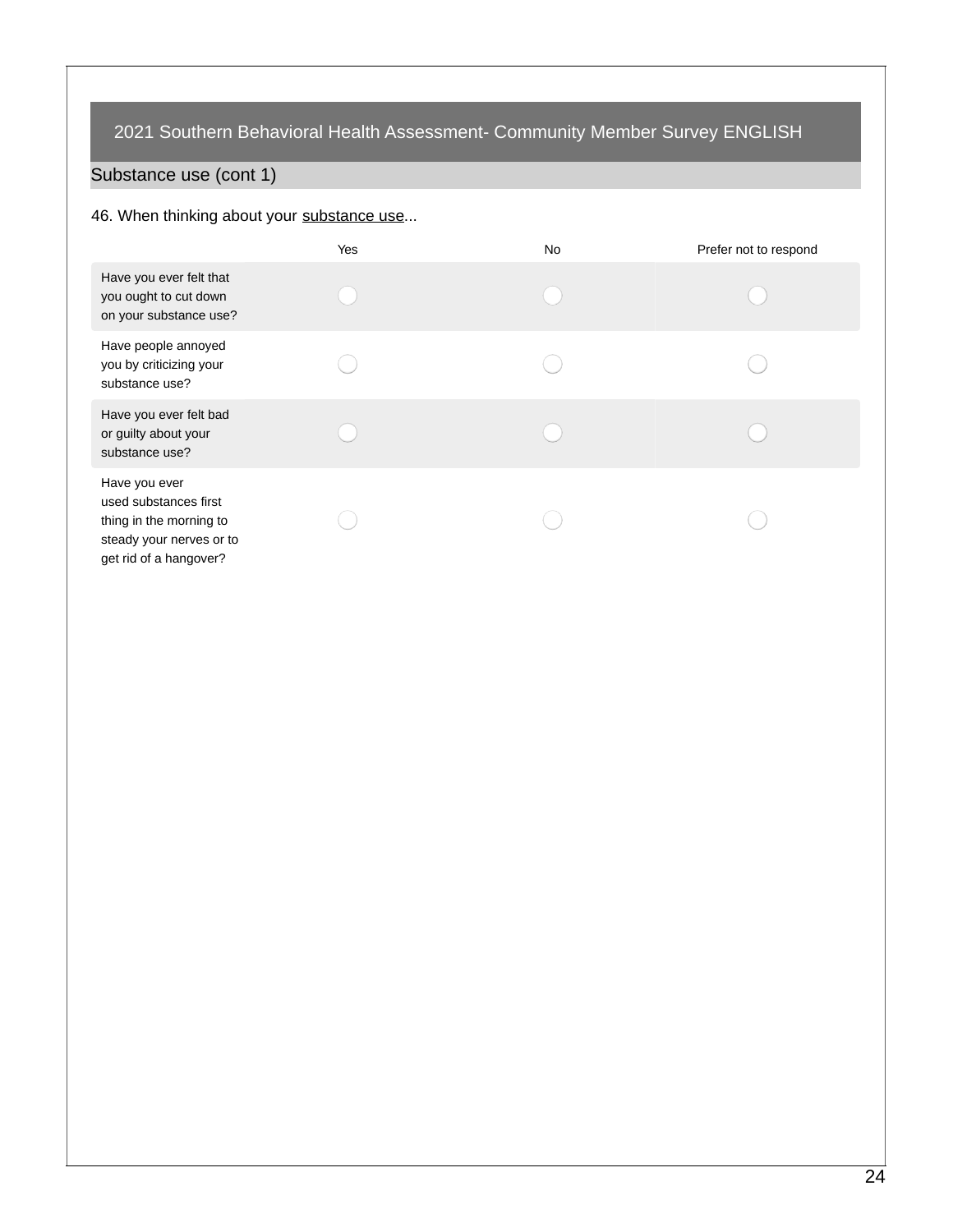Perceived stigma of alcohol and substance use

**Based on your experience, we want to know about your perceptions regarding stigmatization of alcohol and substance use among Hispanic/Latinx communities.**

47. Please read each statement carefully and indicate your agreement or disagreement with each statement.

|                                                                                                                                                                            | Strongly disagree | Disagree | Agree | <b>Strongly Agree</b> | Don't know |
|----------------------------------------------------------------------------------------------------------------------------------------------------------------------------|-------------------|----------|-------|-----------------------|------------|
| Most Hipanic/Latinx<br>people would willingly<br>accept someone who<br>has been treated for<br>alcohol or substance use<br>as a close friend.                              |                   |          |       |                       |            |
| Most Hispanic/Latinx<br>people believe that<br>someone who has been<br>treated for alcohol or<br>substance use is just as<br>trustworthy as the<br>average person.         |                   |          |       |                       |            |
| Most Hispanic/Latinx<br>people would accept<br>someone who has been<br>treated for alcohol or<br>substance use as a<br>teacher of young<br>children in a public<br>school. |                   |          |       |                       |            |
| Most Hispanic/Latinx<br>people would hire<br>someone who has been<br>treated for substance<br>use to take care of their<br>children.                                       |                   |          |       |                       |            |
|                                                                                                                                                                            |                   |          |       |                       |            |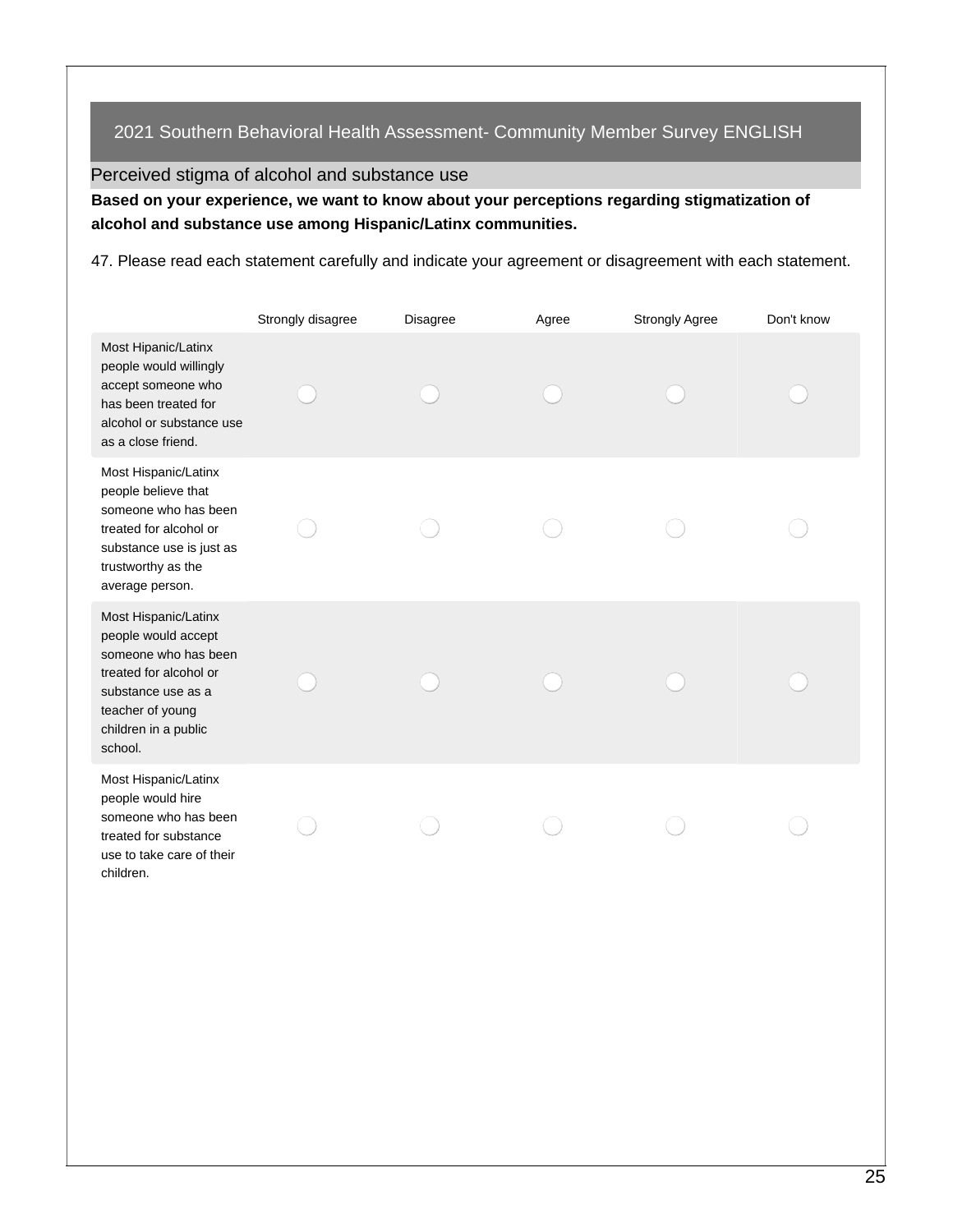# Perceived stigma of alcohol and substance use (cont)

48. Please read each statement carefully and indicate your agreement or disagreement with each statement.

|                                                                                                                                                          | Strongly disagree | Disagree | Agree | <b>Strongly Agree</b> | Don't know |
|----------------------------------------------------------------------------------------------------------------------------------------------------------|-------------------|----------|-------|-----------------------|------------|
| Most Hispanic/Latinx<br>people think less of a<br>person who has been in<br>treatment for alcohol or<br>substance use.                                   |                   |          |       |                       |            |
| Most employers will hire<br>someone who has been<br>treated for alcohol or<br>substance use if he or<br>she is qualified for the<br>job.                 |                   |          |       |                       |            |
| Most employers will pass<br>over the application of<br>someone who has been<br>treated for alcohol or<br>substance use in favor of<br>another applicant. |                   |          |       |                       |            |
| Most Hispanic/Latinx<br>people would be willing<br>to date someone who<br>has been treated for<br>alcohol or substance<br>use.                           |                   |          |       |                       |            |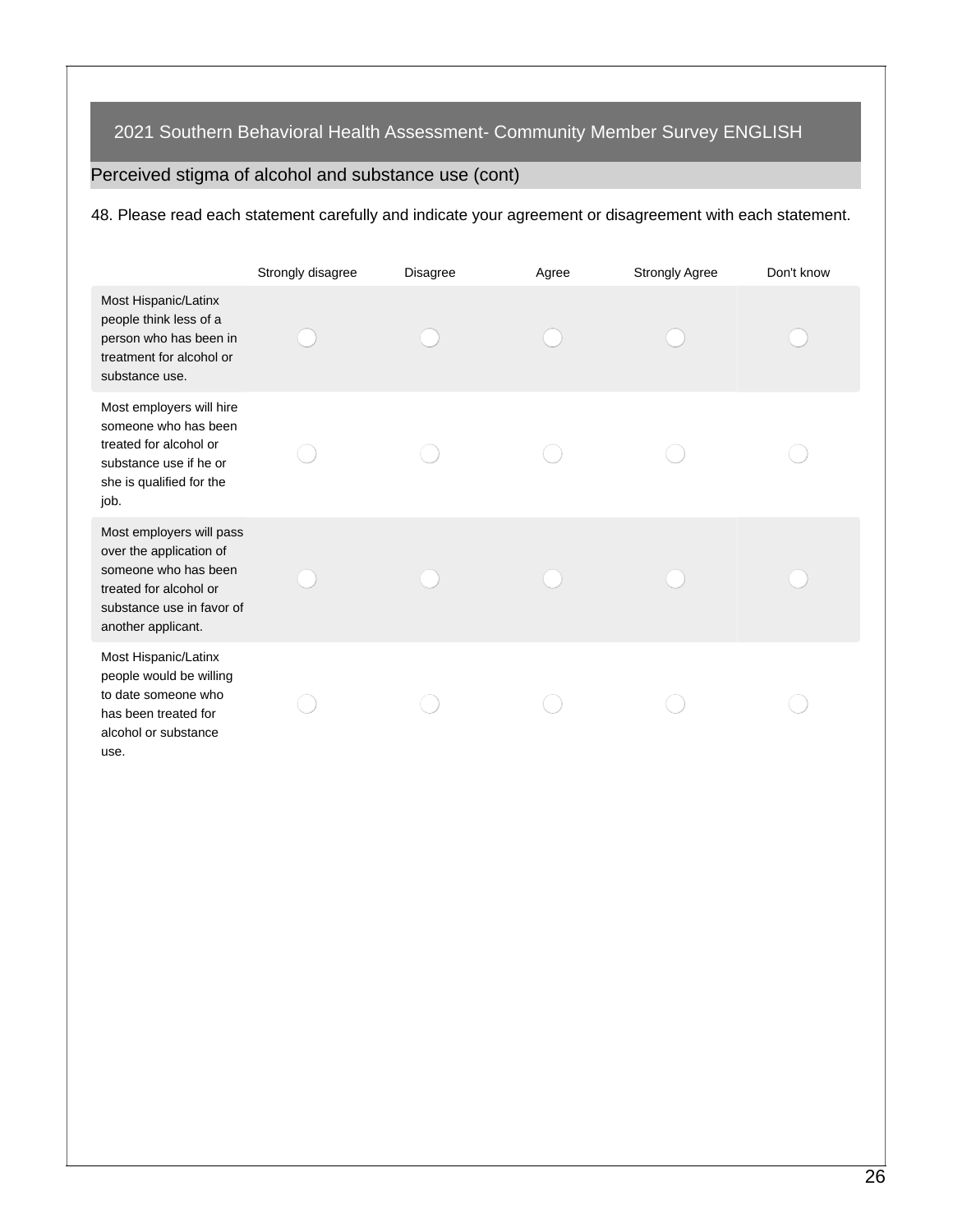Utilizing alcohol and substance use services

**The next few questions are about different factors preventing Hispanic/Latinx individuals from using alcohol or substance use services. We're very interested in your opinions in order to improve services.**

49. In your opinion, how significant are each of the following personal factors in preventing Hispanics/Latinx from utilizing alcohol or substance use services?

|                                                                                              | Not significant | Somewhat<br>significant | Significant | Very significant | Don't know |
|----------------------------------------------------------------------------------------------|-----------------|-------------------------|-------------|------------------|------------|
| Services are not<br>available at all in the<br>area where they live                          |                 |                         |             |                  |            |
| There is a long wait to<br>access these services                                             |                 |                         |             |                  |            |
| Services are not<br>culturally sensitive to<br>Hispanic/Latinx                               |                 |                         |             |                  |            |
| Electronic and printed<br>materials are not<br>available specifically for<br>Hispanic/Latinx |                 |                         |             |                  |            |
| Services are not<br>available in the preferred<br>language.                                  |                 |                         |             |                  |            |
| Services are only<br>provided during times<br>that are inconvenient.                         |                 |                         |             |                  |            |
| Services are not<br>accessible to those with<br>disabilities.                                |                 |                         |             |                  |            |
| Services are not<br>provided by other<br>Hispanic/Latinx<br>individuals.                     |                 |                         |             |                  |            |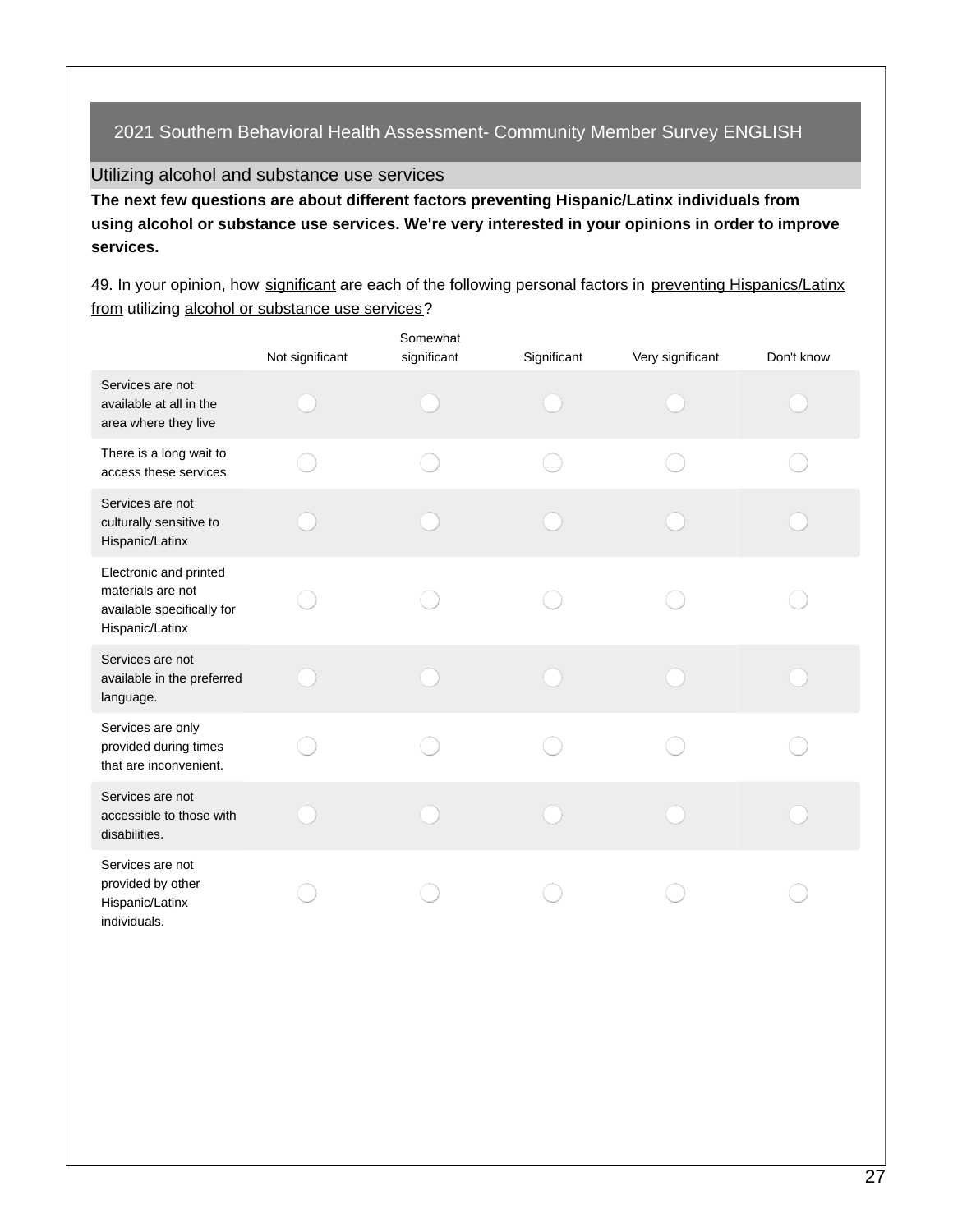# Utilizing alcohol and substance use services (cont)

50. In your opinion, how significant are the following personal factors in preventing Hispanics/Latinx from utilizing alcohol or substances services?

|                                                                                                                         | Not significant | Somewhat<br>significant | Significant | Very significant | Don't know |
|-------------------------------------------------------------------------------------------------------------------------|-----------------|-------------------------|-------------|------------------|------------|
| They lack knowledge<br>about the symptoms of<br>alcohol or substance<br>misuse.                                         |                 |                         |             |                  |            |
| They feel that their<br>alcohol or substance use<br>is not an issue or severe<br>enough                                 |                 |                         |             |                  |            |
| They feel that they can<br>manage their alcohol or<br>substance use on their<br>own.                                    |                 |                         |             |                  |            |
| They prefer to talk with<br>their friends or religious<br>or spiritual advisor.                                         |                 |                         |             |                  |            |
| They lack knowledge<br>about the different types<br>of professional alcohol or<br>substance use services.               |                 |                         |             |                  |            |
| They are concerned<br>about being stigmatized<br>by others if accessing<br>these services.                              |                 |                         |             |                  |            |
| They fear discrimination<br>due to their<br>race/ethnicity, language,<br>immigration, gender, or<br>sexual orientation. |                 |                         |             |                  |            |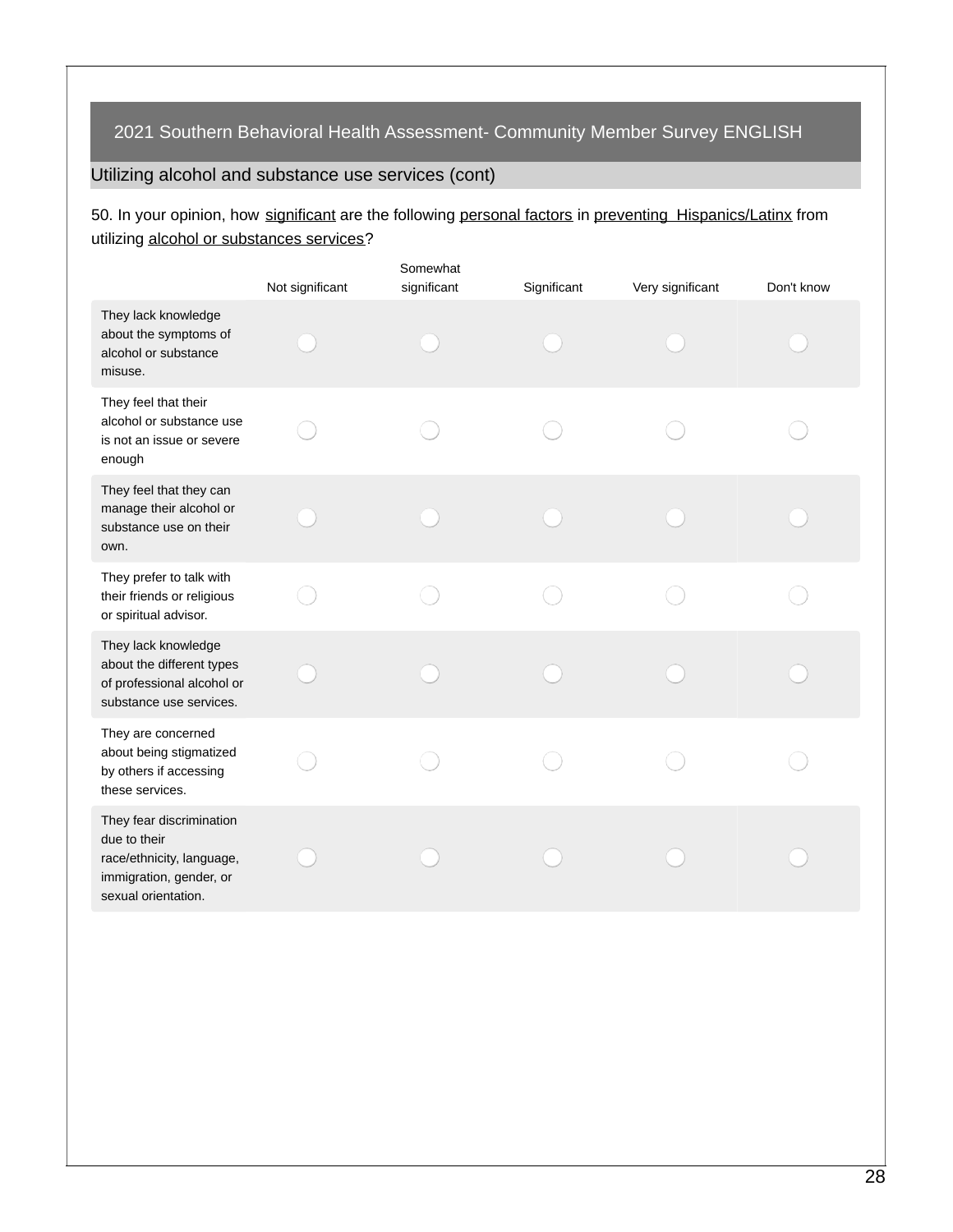# Utilizing alcohol and substance use services (cont 1)

## 51. In your opinion, how significant are the following factors in preventing Hispanics/Latinx from utilizing substance use services?

|                                                                                                                                                      | Not significant | Somewhat<br>significant | Significant | Very significant | Don't Know |
|------------------------------------------------------------------------------------------------------------------------------------------------------|-----------------|-------------------------|-------------|------------------|------------|
| They cannot afford the<br>services                                                                                                                   |                 |                         |             |                  |            |
| They lack awareness<br>about professional<br>alcohol or substance use<br>services available to<br>them in their area.                                |                 |                         |             |                  |            |
| They feel that these<br>services are not<br>beneficial or effective.                                                                                 |                 |                         |             |                  |            |
| They had negative<br>experiences accessing<br>these services.                                                                                        |                 |                         |             |                  |            |
| They feel the quality of<br>available services is very<br>low.                                                                                       |                 |                         |             |                  |            |
| They are concerned<br>about the disclosure of<br>alcohol or substance use<br>to government<br>authorities (e.g.,<br>immigration services,<br>police) |                 |                         |             |                  |            |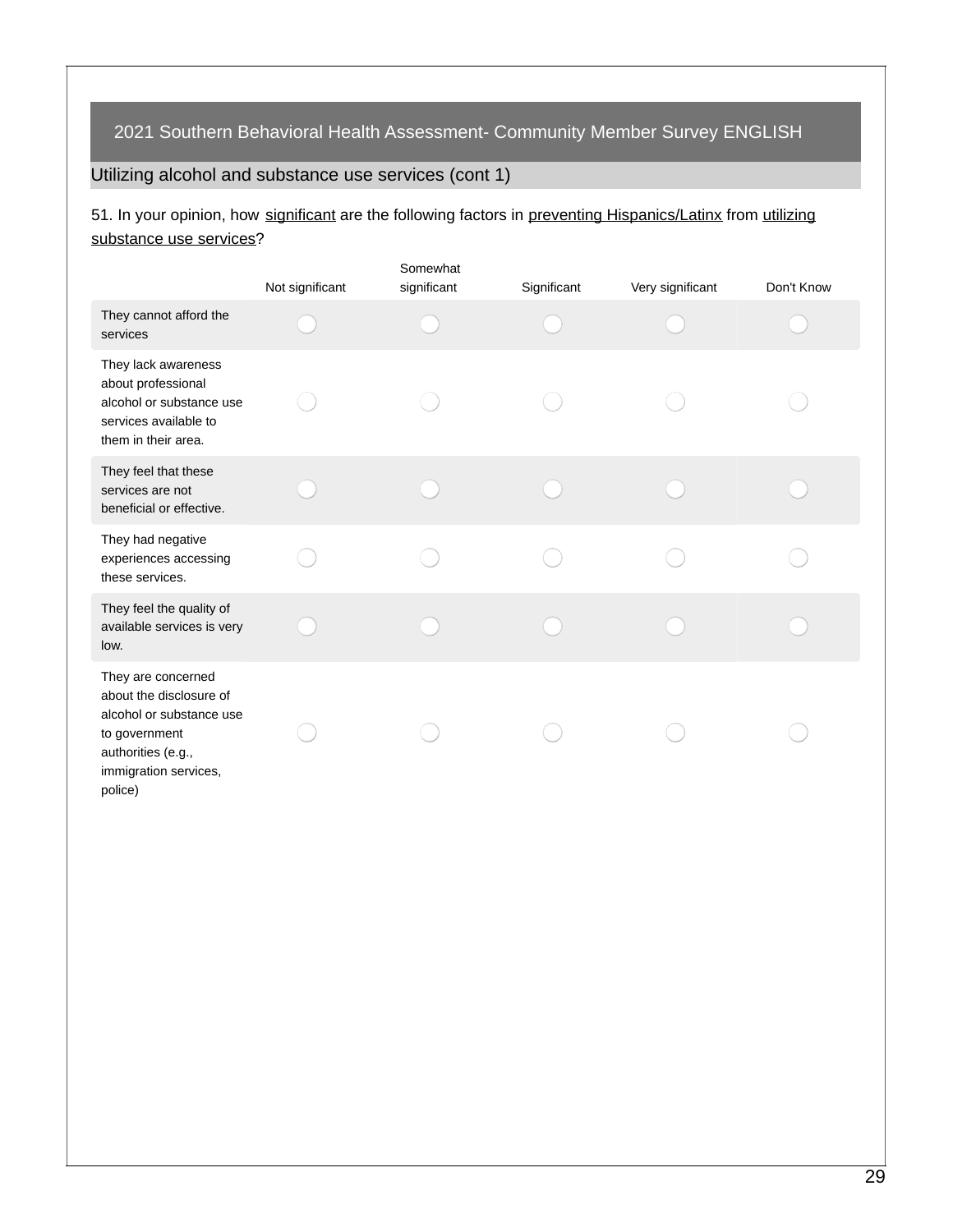#### Mental Health

**The following questions are sensitive and very personal. The information you provide us is anonymous. We won't be asking for any identifying information.**

**Your opinions and experiences are important to address the urgent needs of our communities. If you** feel distressed by some of the questions, you have the option to take a break or stop the survey **completely. You can also access the resources listed at [https://ilhe.org/behavioral-health-services-for](https://ilhe.org/behavioral-health-services-for-latinxs-in-the-south/)latinxs-in-the-south/.**

52. Have you ever been diagnosed with any of the following by a health professional? (Check all that apply)

| Generalized anxiety disorder     | Post-traumatic stress disorder (PTSD) |
|----------------------------------|---------------------------------------|
| Depression                       | Prefer not to respond                 |
| Other diagnoses (please specify) |                                       |
|                                  |                                       |

#### 53. Over the last 2 weeks, how often have you been bothered by the following problems?

|                                                | Not at all | Several days | More than half the days | Nearly every day |
|------------------------------------------------|------------|--------------|-------------------------|------------------|
| Feeling nervous,<br>anxious or on edge         |            |              |                         |                  |
| Not being able to stop or<br>control worrying  |            |              |                         |                  |
| Little interest or pleasure<br>in doing things |            |              |                         |                  |
| Feeling down,<br>depressed, or hopeless        |            |              |                         |                  |

54. Sometimes things happen to people that are unusually or especially frightening, horrible, or traumatic.

Some examples are: serious accidents or tragedies, physical or sexual assault or abuse, earthquake or flood, war, forced migration, someone being killed or seriously injured, or having a loved one die through homicide or suicide.

|  |  | Have you ever experienced this kind of event? |  |  |  |
|--|--|-----------------------------------------------|--|--|--|
|  |  |                                               |  |  |  |

| Yes | I don't know          |
|-----|-----------------------|
| )No | Prefer not to respond |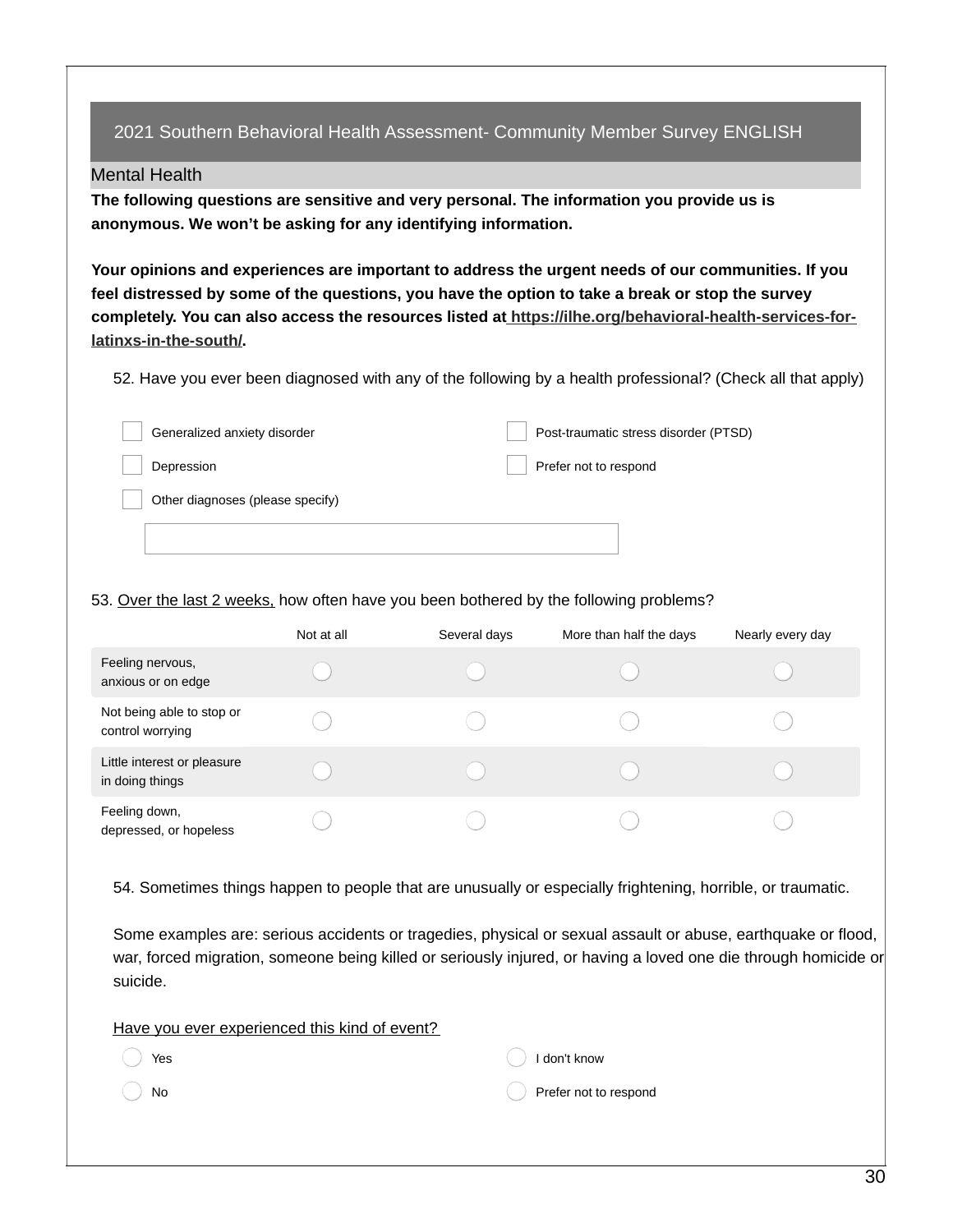### Traumatic events

**Thinking about the event or events that you have experienced...**

### 55. In the past month, have you…?

|                                                                                                                                          | Yes | <b>No</b> |
|------------------------------------------------------------------------------------------------------------------------------------------|-----|-----------|
| Had nightmares about<br>the event(s) or thought<br>about the event(s) when<br>you did not want to?                                       |     |           |
| Tried hard not to think<br>about the event(s) or<br>went out of your way to<br>avoid situations that<br>reminded you of the<br>event(s)? |     |           |
| Been constantly on<br>guard, watchful, or easily<br>startled?                                                                            |     |           |
| Felt numb or detached<br>from people, activities,<br>or your surroundings?                                                               |     |           |
| Felt guilty or unable to<br>stop blaming yourself or<br>others for the event(s) or<br>any problems the<br>event(s) may have<br>caused?   |     |           |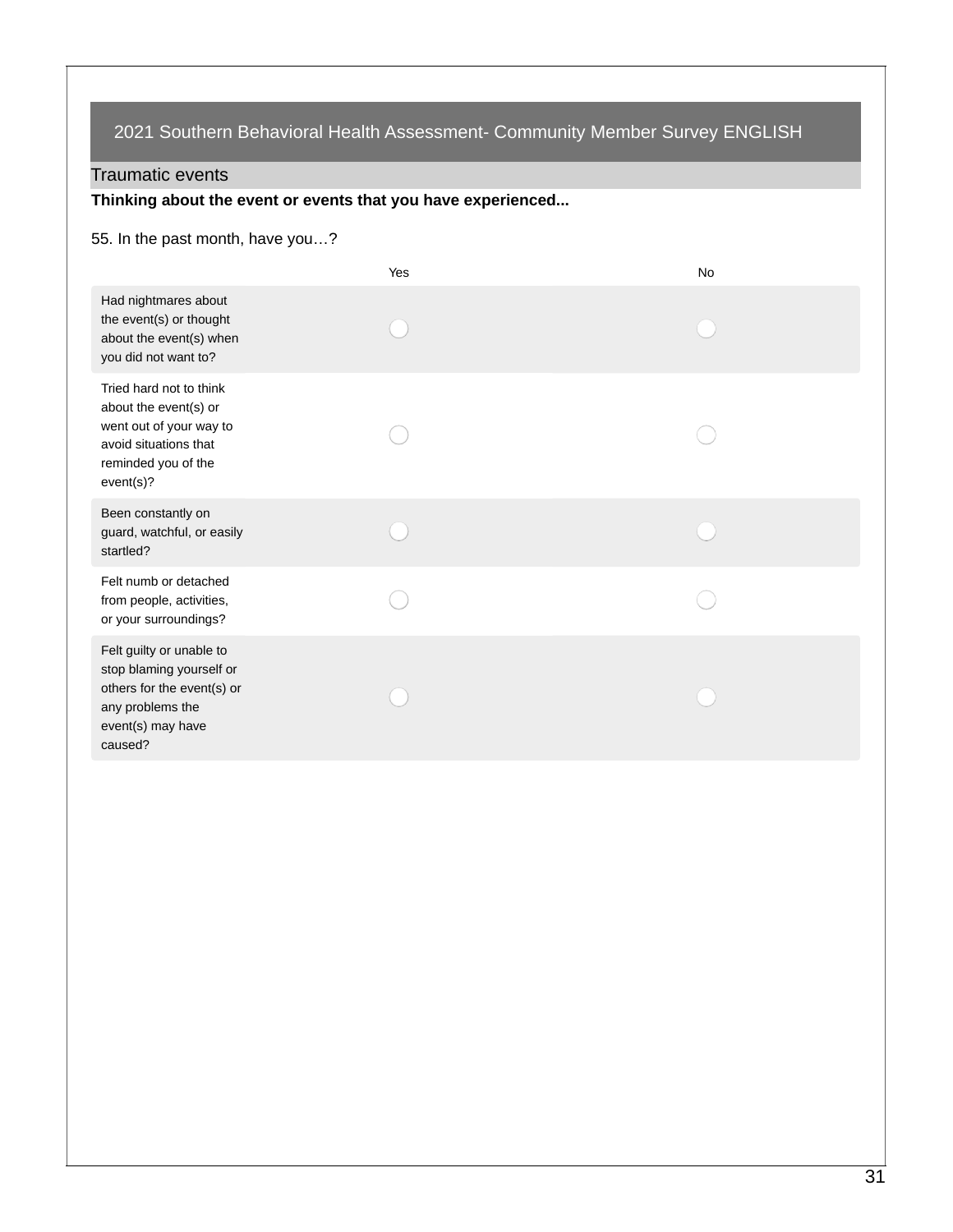### Utilization of Mental Health Services

The next few questions are about different services you may have used at any time in your life for **concerns with your mental health. You may not know some of these services.**

56. Have you ever felt that you need to discuss your concerns about your mental health with someone?

| YA<br>v<br>× |
|--------------|

I don't know

No

Prefer not to respond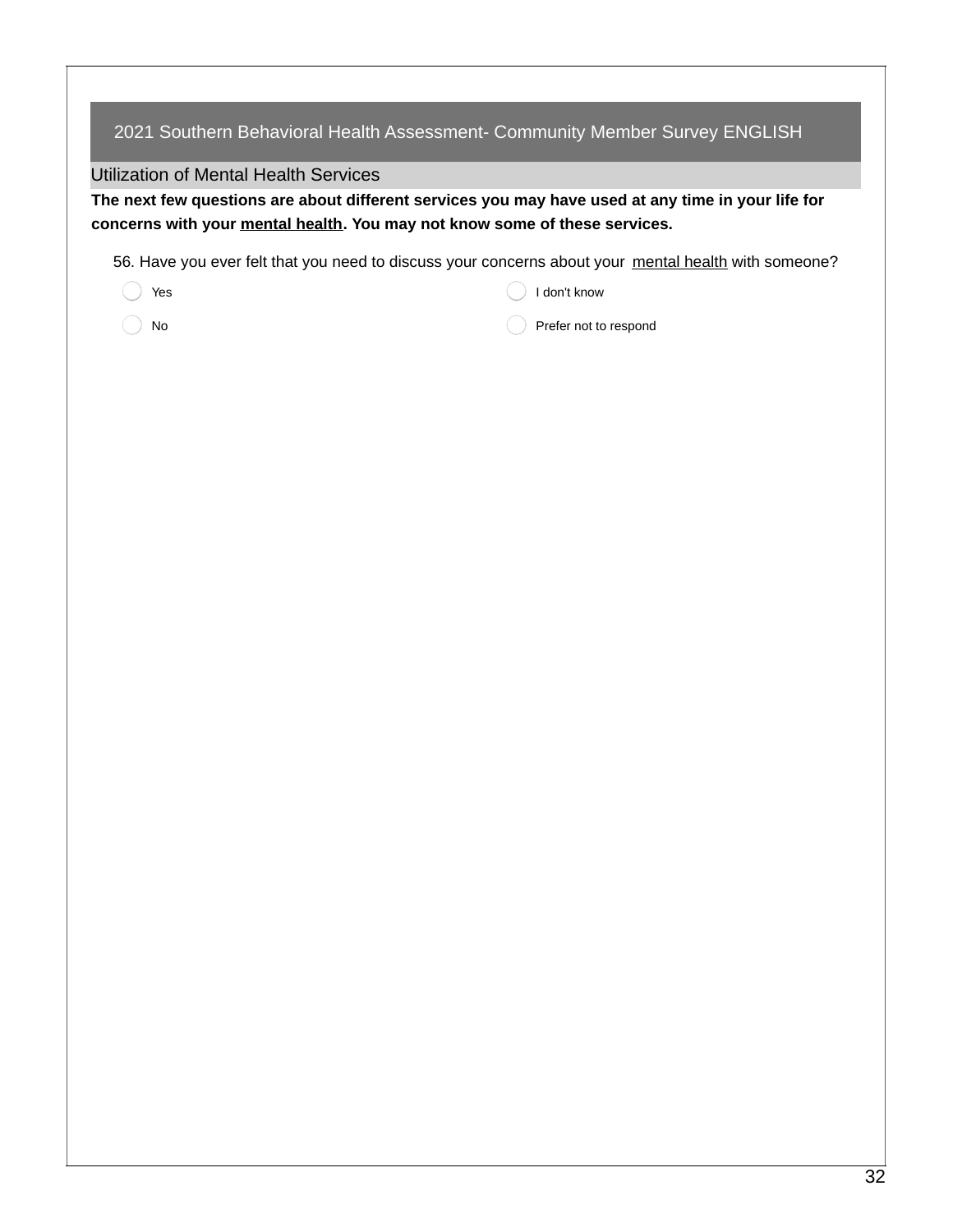| 2021 Southern Behavioral Health Assessment- Community Member Survey ENGLISH |                                                                                                               |
|-----------------------------------------------------------------------------|---------------------------------------------------------------------------------------------------------------|
| Utilization of Mental Health Services (cont 1)                              |                                                                                                               |
|                                                                             | 57. Have you ever discussed your concerns about your mental health with any of the following? (check all that |
| apply)                                                                      |                                                                                                               |
| No need                                                                     | Relatives                                                                                                     |
| No one                                                                      | Romantic partners                                                                                             |
| Friends                                                                     | Religious or spiritual advisor like a minister, priest, pastor,                                               |
| Parents / grandparents                                                      | imam, or rabbi                                                                                                |
| Siblings                                                                    | Personal mentor                                                                                               |
|                                                                             | Prefer not to respond                                                                                         |
| Other (please specify)                                                      |                                                                                                               |
|                                                                             |                                                                                                               |
|                                                                             |                                                                                                               |
| (check all that apply)                                                      | 58. Have you ever gone to see any of the following health professionals for concerns with your mental health? |
| No need                                                                     | Healer or spiritualist                                                                                        |
| None                                                                        | Psychiatrist, psychologist, or therapist                                                                      |
| Doctor of alternative medicine (e.g herbalism, homeopathy,                  | Social worker or counselor                                                                                    |
| and acupuncture)                                                            | Prefer not to respond                                                                                         |
| General practitioner or family doctor                                       |                                                                                                               |
| Other (please specify)                                                      |                                                                                                               |
|                                                                             |                                                                                                               |
|                                                                             |                                                                                                               |
|                                                                             |                                                                                                               |
|                                                                             |                                                                                                               |
|                                                                             |                                                                                                               |
|                                                                             |                                                                                                               |
|                                                                             |                                                                                                               |
|                                                                             |                                                                                                               |
|                                                                             |                                                                                                               |
|                                                                             |                                                                                                               |
|                                                                             |                                                                                                               |
|                                                                             |                                                                                                               |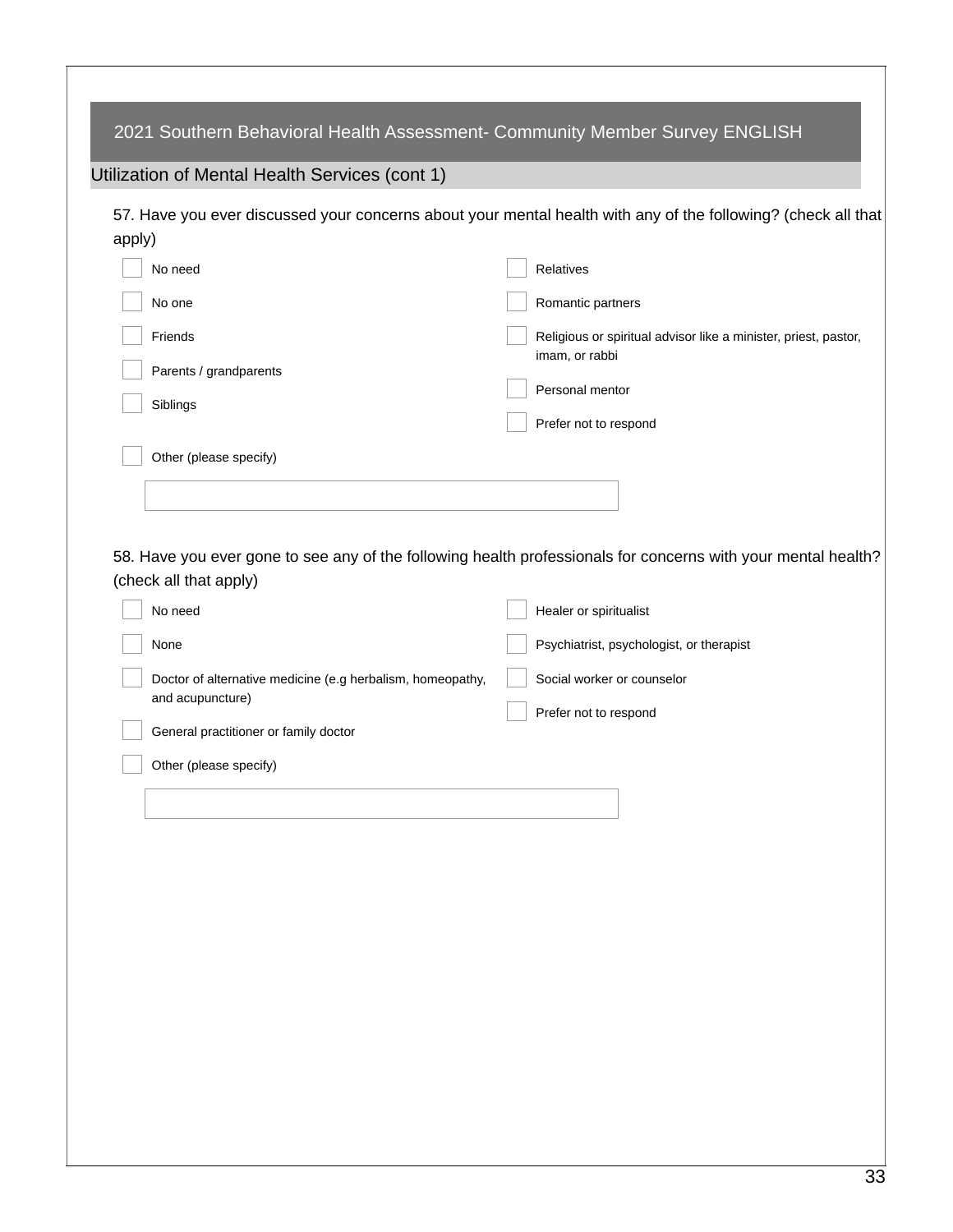|         | that apply)                                                                                                | 59. Have you ever used any of the following services because of concerns with your mental health? (check all |
|---------|------------------------------------------------------------------------------------------------------------|--------------------------------------------------------------------------------------------------------------|
|         | No need                                                                                                    | Outpatient treatment program                                                                                 |
|         | None                                                                                                       | Psychiatric services                                                                                         |
|         | Group counseling                                                                                           | Prescription or medicine to manage your mental health                                                        |
|         | Hotline                                                                                                    | Residential treatment                                                                                        |
|         | Individual counseling                                                                                      | Self-help group                                                                                              |
|         | Internet support group or chat room                                                                        | Prefer not to respond                                                                                        |
|         | Other (please specify)                                                                                     |                                                                                                              |
|         |                                                                                                            |                                                                                                              |
|         |                                                                                                            |                                                                                                              |
|         | 60. Have you ever been referred to mental health services AND decided not to use these services?           |                                                                                                              |
|         | Yes                                                                                                        | I don't know                                                                                                 |
|         | No                                                                                                         | Prefer not to respond                                                                                        |
|         |                                                                                                            |                                                                                                              |
|         | 61. If yes, could you tell us the reason for your decision?                                                |                                                                                                              |
|         |                                                                                                            |                                                                                                              |
|         |                                                                                                            |                                                                                                              |
|         |                                                                                                            |                                                                                                              |
|         | 62. If you have been treated inappropriately by a mental health provider, could you describe what made the |                                                                                                              |
|         | experience inappropriate?                                                                                  |                                                                                                              |
|         |                                                                                                            |                                                                                                              |
|         |                                                                                                            |                                                                                                              |
|         | 63. Do you CURRENTLY feel that you need professional services to address concerns with your mental         |                                                                                                              |
| health? |                                                                                                            |                                                                                                              |
|         | Yes                                                                                                        | I don't know                                                                                                 |
|         | No                                                                                                         | Prefer not to respond                                                                                        |
|         |                                                                                                            |                                                                                                              |
|         |                                                                                                            |                                                                                                              |
|         |                                                                                                            |                                                                                                              |
|         |                                                                                                            |                                                                                                              |
|         |                                                                                                            |                                                                                                              |
|         |                                                                                                            |                                                                                                              |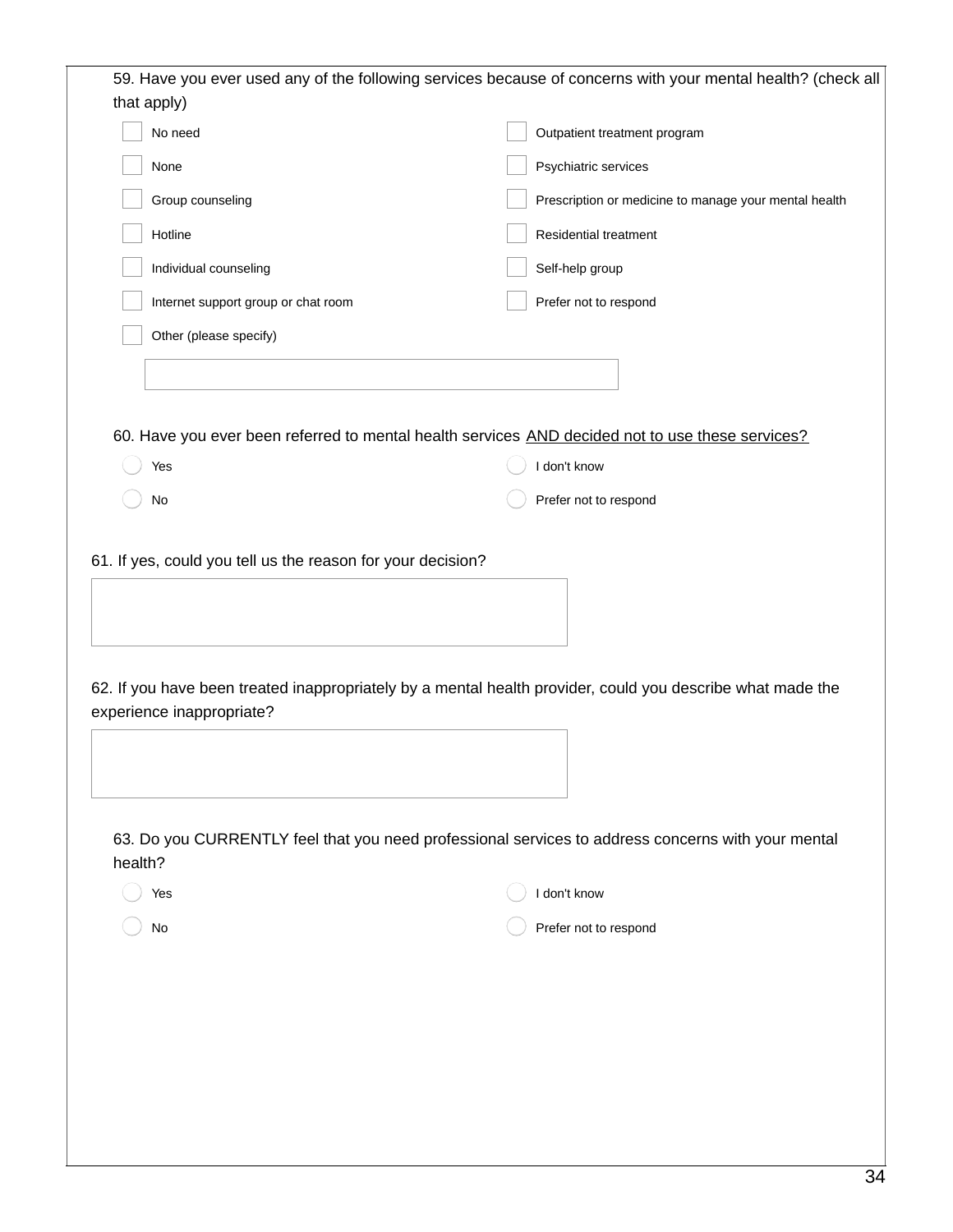| Utilization of Mental Health Services (cont 1) |                                                                                                             |
|------------------------------------------------|-------------------------------------------------------------------------------------------------------------|
| health? (check all that apply)                 | 64. Are you currently using any of the following professional services to address concerns with your mental |
| No need                                        | Outpatient treatment program                                                                                |
| None                                           | Psychiatric services                                                                                        |
| Group counseling                               | Prescription or medicine to manage your emotions                                                            |
| Hotline                                        | Residential treatment                                                                                       |
| Individual counseling                          | Self-help group                                                                                             |
| Internet support group or chat room            | Prefer not to respond                                                                                       |
| Other (please specify)                         |                                                                                                             |
|                                                |                                                                                                             |
|                                                |                                                                                                             |
|                                                | 65. How much would you say that your concerns about your mental health are related to COVID-19?             |
| Very related to COVID-19                       | Not at all related to COVID-19                                                                              |
| Related to COVID-19                            | I don't know                                                                                                |
| Somewhat related to COVID-19                   | Prefer not to respond                                                                                       |
|                                                |                                                                                                             |
|                                                |                                                                                                             |
|                                                |                                                                                                             |
|                                                |                                                                                                             |
|                                                |                                                                                                             |
|                                                |                                                                                                             |
|                                                |                                                                                                             |
|                                                |                                                                                                             |
|                                                |                                                                                                             |
|                                                |                                                                                                             |
|                                                |                                                                                                             |
|                                                |                                                                                                             |
|                                                |                                                                                                             |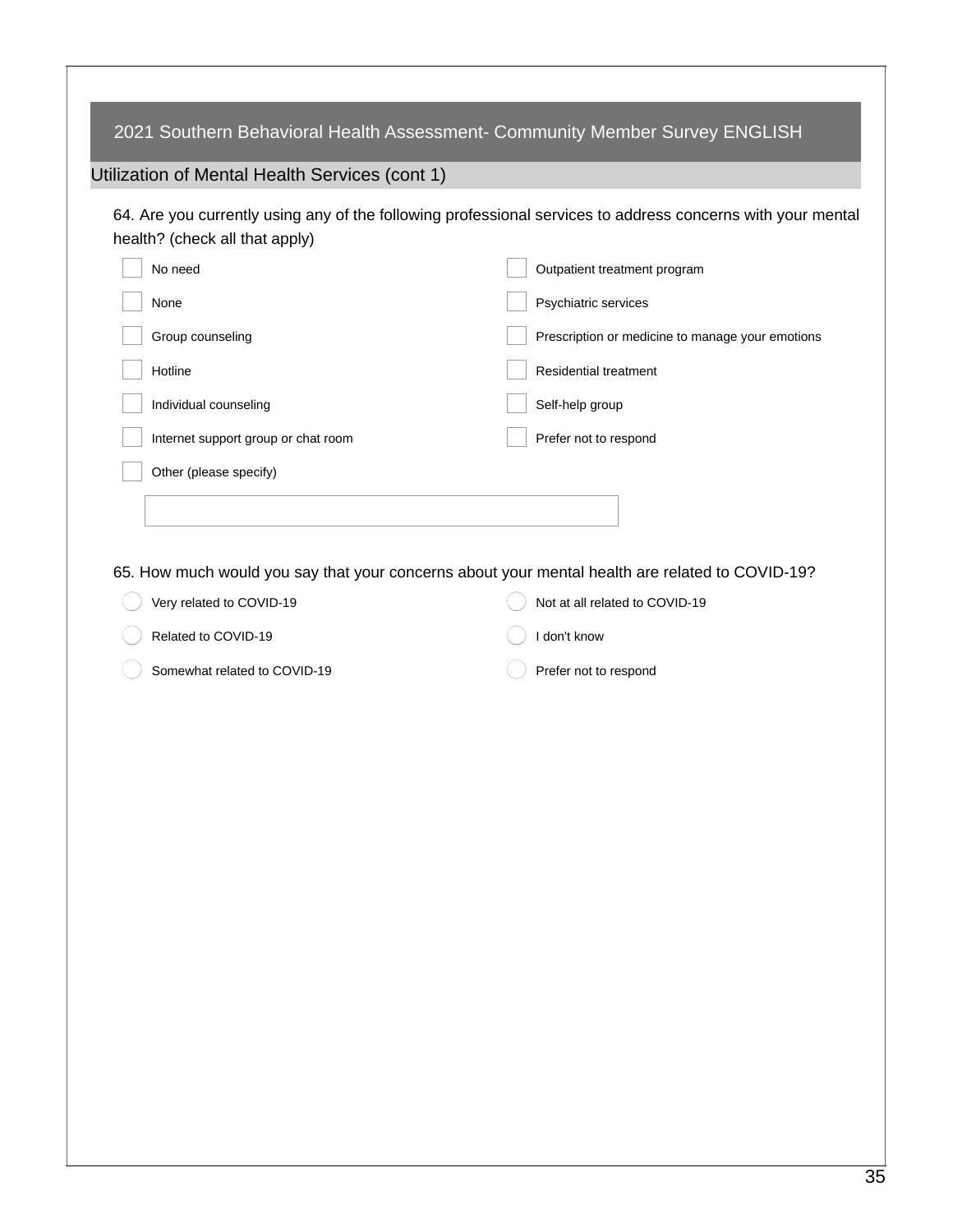## Perceived Stigma of Mental Illness

**Based on your experience, we want to know about your perceptions regarding stigmatization of mental illness among Hispanic/Latinx communities.**

66. Please read each statement carefully and indicate your agreement or disagreement with each statement.

|                                                                                                                               | Strongly disagree | <b>Disagree</b> | Agree | Strongly agree | Don't know |
|-------------------------------------------------------------------------------------------------------------------------------|-------------------|-----------------|-------|----------------|------------|
| Most Hispanic/Latinx<br>people believe that a<br>person with a severe<br>mental illness is<br>dangerous and<br>unpredictable. |                   |                 |       |                |            |
| Most Hispanic/Latinx<br>people believe that<br>having a mental illness is<br>worse than using<br>substances.                  |                   |                 |       |                |            |
| Most Hispanic/Latinx<br>people would accept a<br>person with a severe<br>mental illness as a close<br>friend.                 |                   |                 |       |                |            |
| Most Hispanic/Latinx<br>people disparage people<br>after psychiatric<br>hospitalization.                                      |                   |                 |       |                |            |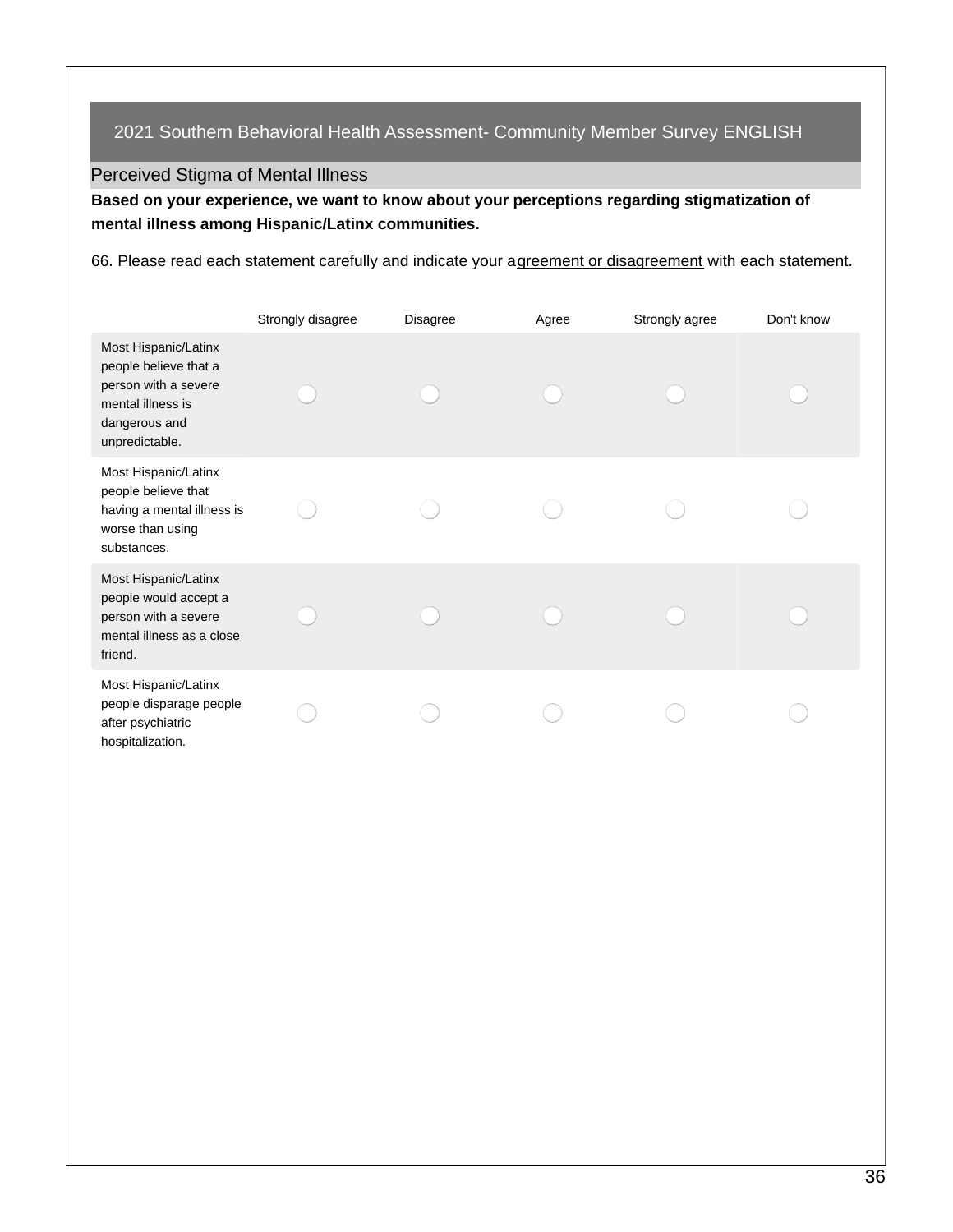# Perceived Stigma of Mental Illness (cont)

67. Please read each statement carefully and indicate your agreement or disagreement with each statement.

|                                                                                                                      | Strongly disagree | <b>Disagree</b> | Agree | Strongly agree | Don't know |
|----------------------------------------------------------------------------------------------------------------------|-------------------|-----------------|-------|----------------|------------|
| Most employers would<br>not hire a person who<br>has been hospitalized for<br>a mental illness.                      |                   |                 |       |                |            |
| Most Hispanic/Latinx<br>people think that people<br>with mental illness are as<br>intelligent as ordinary<br>people. |                   |                 |       |                |            |
| Most Hispanic/Latinx<br>people believe that<br>receiving psychiatric<br>treatment is a sign of<br>personal failure.  |                   |                 |       |                |            |
| Most Hispanic/Latinx<br>people would not marry<br>a person with a mental<br>illness.                                 |                   |                 |       |                |            |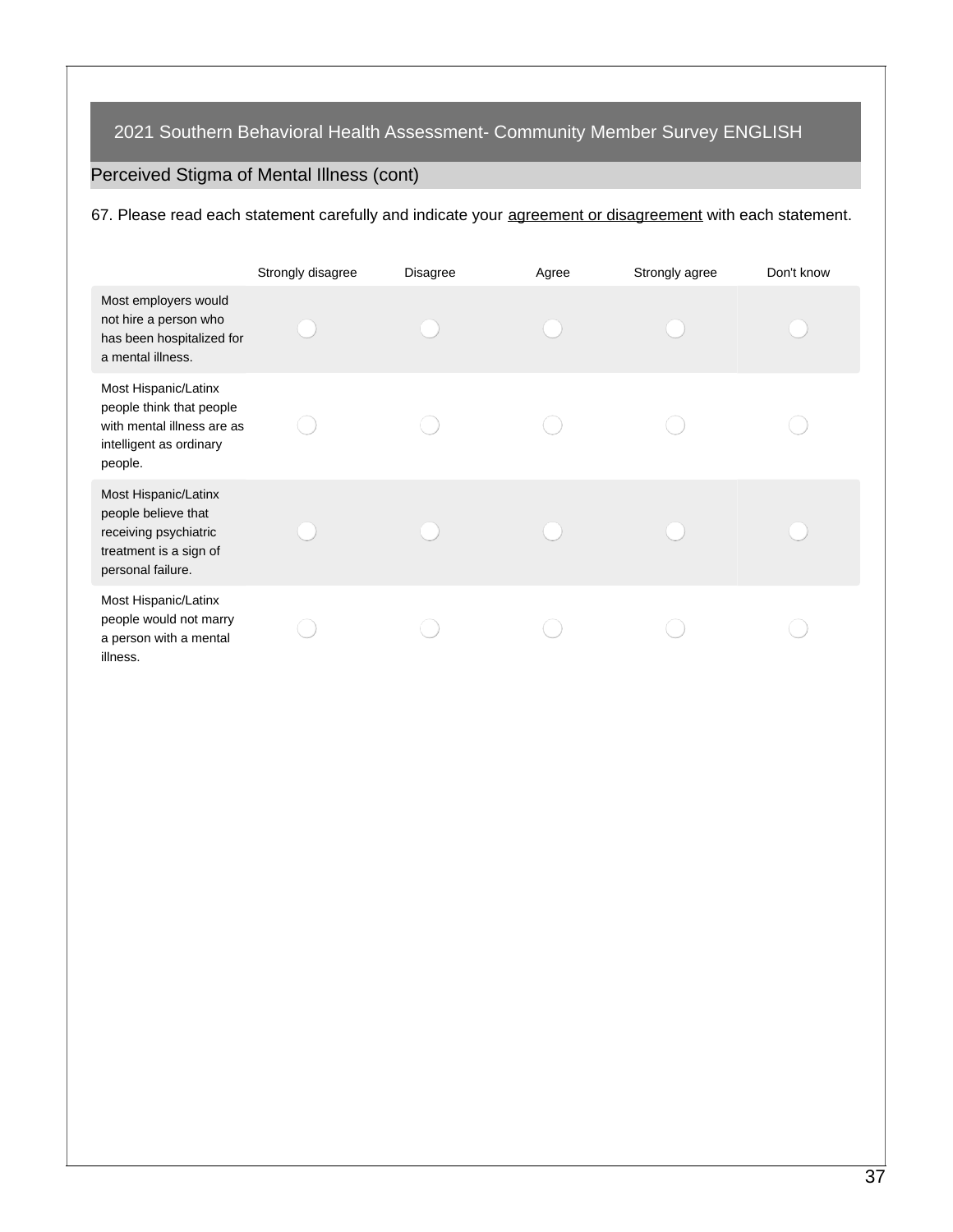### Utilizing mental health services

**The next few questions are about different factors preventing Hispanic/Latinx individuals from using mental health services. We're very interested in your opinions in order to improve services.**

68. In your opinion, how significant are each of the following factors in preventing Hispanics/Latinx from utilizing mental health services?

|                                                                                                              | Not significant | Somewhat<br>significant | Significant | Very significant | Don't know |
|--------------------------------------------------------------------------------------------------------------|-----------------|-------------------------|-------------|------------------|------------|
| Services are not<br>available at all in the<br>area where they live.                                         |                 |                         |             |                  |            |
| There is a long wait to<br>access these services.                                                            |                 |                         |             |                  |            |
| Services are not<br>culturally sensitive to<br>Hispanic/Latinx<br>individuals.                               |                 |                         |             |                  |            |
| Electronic and printed<br>materials are not<br>available specifically for<br>Hispanic/Latinx<br>individuals. |                 |                         |             |                  |            |
| Services are not<br>available in the preferred<br>language.                                                  |                 |                         |             |                  |            |
| Services are only<br>provided during times<br>that are inconvenient.                                         |                 |                         |             |                  |            |
| Services are not<br>accessible to those with<br>disabilities.                                                |                 |                         |             |                  |            |
| Services are not<br>provided by other<br>Hispanic/Latinx<br>individuals.                                     |                 |                         |             |                  |            |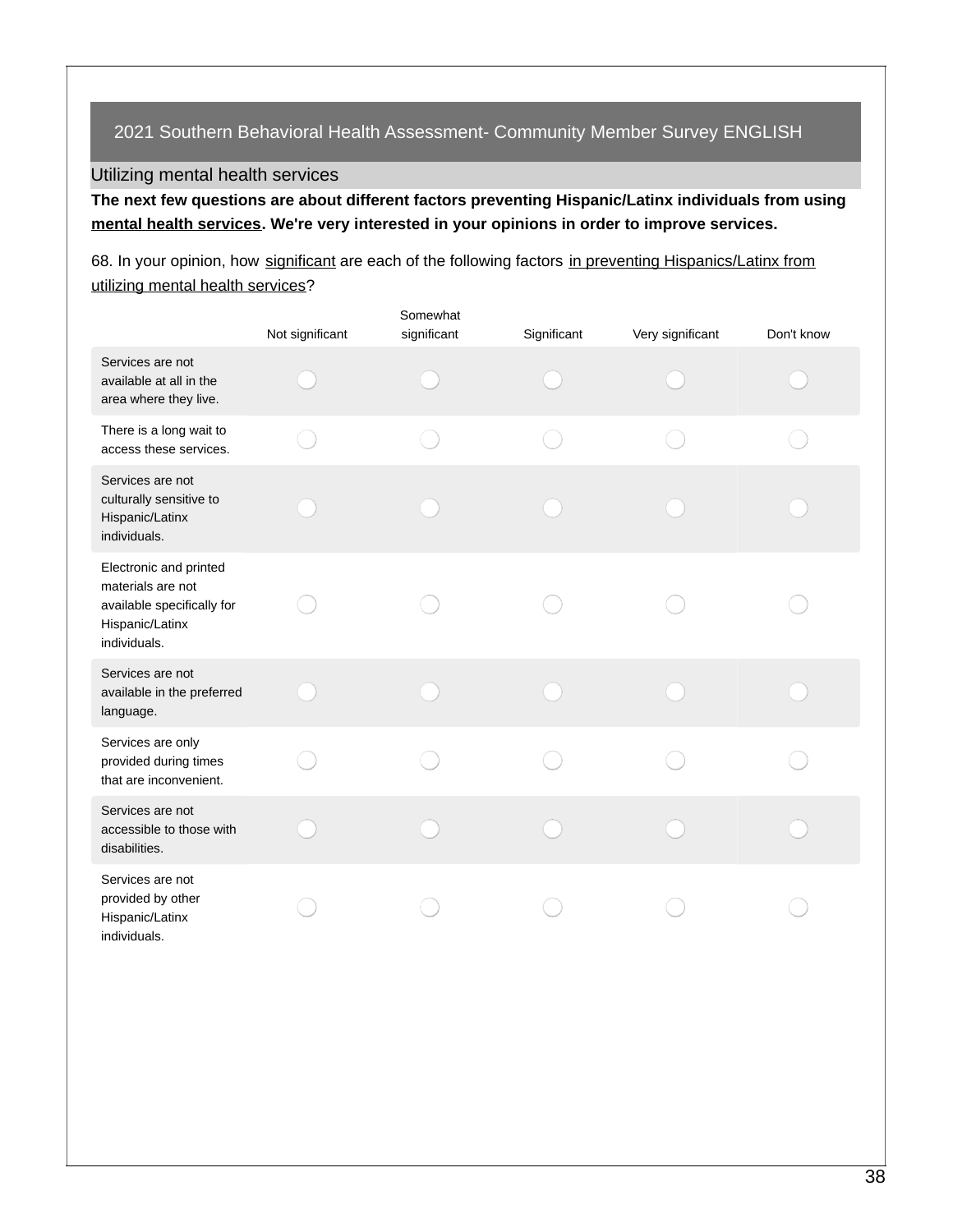# Accessing mental health services (cont)

## 69. In your opinion, how significant are each of the following personal factors in preventing Hispanics/Latinx from utilizing mental health services?

|                                                                                                                         | Not significant | Somewhat<br>significant | Significant | Very significant | Don't know |
|-------------------------------------------------------------------------------------------------------------------------|-----------------|-------------------------|-------------|------------------|------------|
| They lack knowledge<br>about the symptoms of<br>depression, anxiety or<br>post-traumatic stress<br>disorder.            |                 |                         |             |                  |            |
| They feel their mental<br>health concern is not an<br>issue or severe enough.                                           |                 |                         |             |                  |            |
| They feel that they can<br>manage their mental<br>health concerns on their<br>own.                                      |                 |                         |             |                  |            |
| They prefer to talk with<br>their friends or religious<br>or spiritual advisor.                                         |                 |                         |             |                  |            |
| They lack knowledge<br>about the different types<br>of mental health<br>services.                                       |                 |                         |             |                  |            |
| They are concerned<br>about being stigmatized<br>by others if accessing<br>these services.                              |                 |                         |             |                  |            |
| They fear discrimination<br>due to their<br>race/ethnicity, language,<br>immigration, gender, or<br>sexual orientation. |                 |                         |             |                  |            |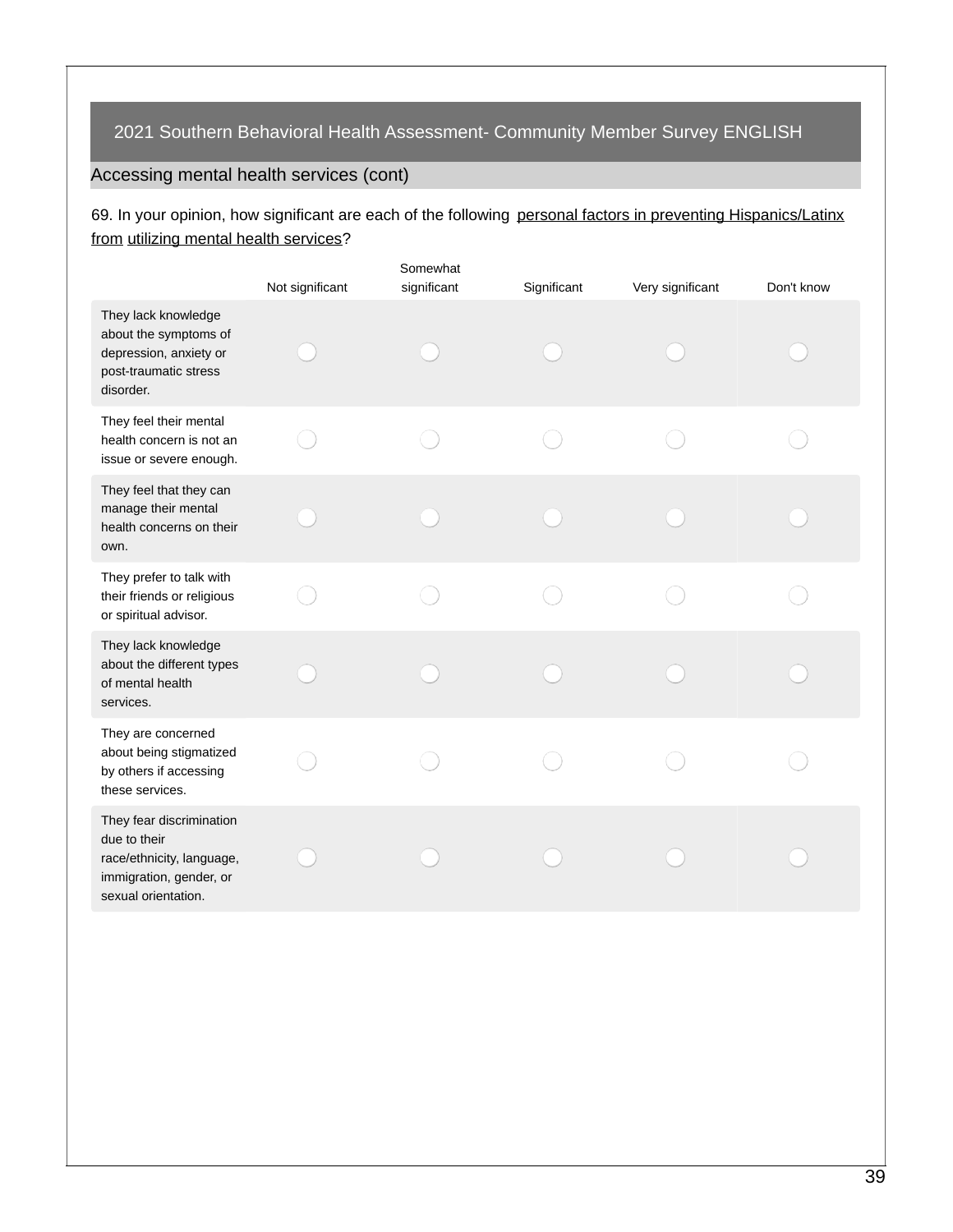# Utilizing mental health services (cont 1)

70. In your opinion, how significant are the following factors in preventing Hispanics/Latinx from utilizing mental health services?

|                                                                                                                                    | Not significant | Somewhat<br>significant | Significant | Very Significant | Don't know |
|------------------------------------------------------------------------------------------------------------------------------------|-----------------|-------------------------|-------------|------------------|------------|
| They cannot afford to<br>receive the services                                                                                      |                 |                         |             |                  |            |
| They lack awareness<br>about professional<br>mental health services<br>available to them in their<br>area                          |                 |                         |             |                  |            |
| They feel that these<br>services are not<br>beneficial or effective                                                                |                 |                         |             |                  |            |
| They had negative<br>experiences accessing<br>these services.                                                                      |                 |                         |             |                  |            |
| They feel the quality of<br>available services is very<br>low.                                                                     |                 |                         |             |                  |            |
| They are concerned<br>about disclosure of<br>mental health to<br>government authorities<br>(e.g., immigration<br>services, police) |                 |                         |             |                  |            |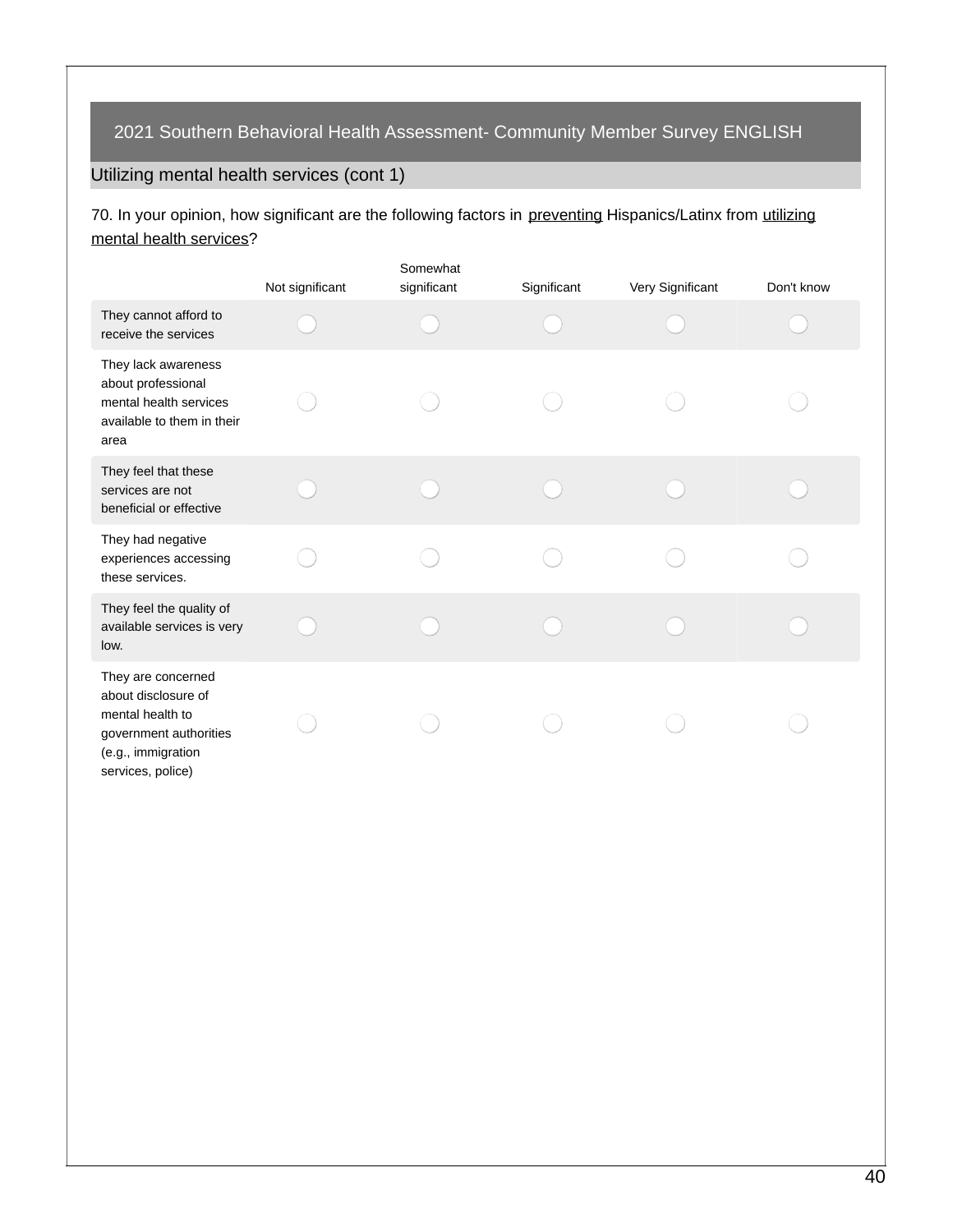Capacity of Organizations

71. In your opinion, what are the major challenges of Hispanic/Latinx communities to utilize existing substance use and mental health services?

72. In your opinion, what could organizations do to increase utilization of existing substance use and mental health services among Hispanic/Latinx communities?

73. Is there anything you'd like to add?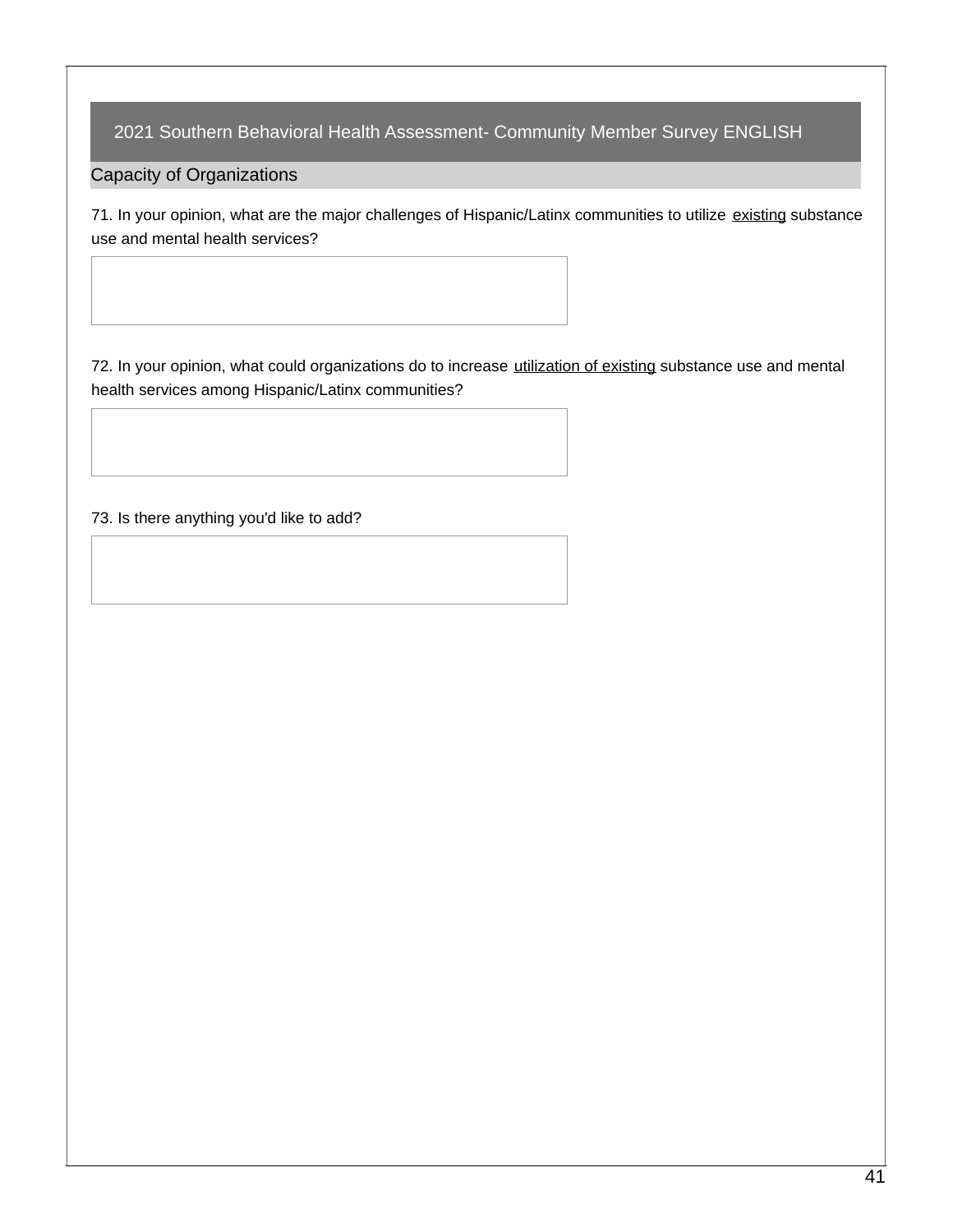### Survey Completion Page

**Thank you for completing the survey and sharing your experiences with us. Your responses will be used to address the substance use and mental health needs of Hispanic/Latinx communities in the Southern States.**

**If you would like to receive a \$30 gift card in appreciation of your time, please click on this link:** 

### **SURVEY LINK TO GIFT CARD**

**This information will be completely separate from the survey itself to protect your confidentiality.**

**Should you have any questions, please contact: ●Judith Montenegro, Program Director, Latinos in the Deep South, at the Latino Commission on AIDS, at 919-903-9194 or jmontenegro@latinoaids.org**

**●Daniel Castellanos, Director of Research and Innovation, Latino Commission on AIDS, at 212-675- 3288 or dcastellanos@latinoaids.org.**

### **MENTAL HEALTH AND SUBSTANCE USE RESOURCES**

**If you or someone you know may need mental health or substance use services, please take a look at the following resources:**

- **Disaster Distress Helpline: 1-800-985-5990 (presione 2 para español)**
- **National Suicide Prevention Lifeline: 1-800-273-TALK (8255) for English, 1-888-628-9454 para español, or Lifeline Crisis Chat.**
- **SAMHSA's National Helpline: 1-800-662-HELP (4357) (Inglés y español)**
- **National Alliance on Mental Illness HelpLine: 1-800-950-NAMI (6264) (Inglés y español)**

**Or check our resources at <https://ilhe.org/behavioral-health-services-for-latinxs-in-the-south/>**

**Thanks again!**